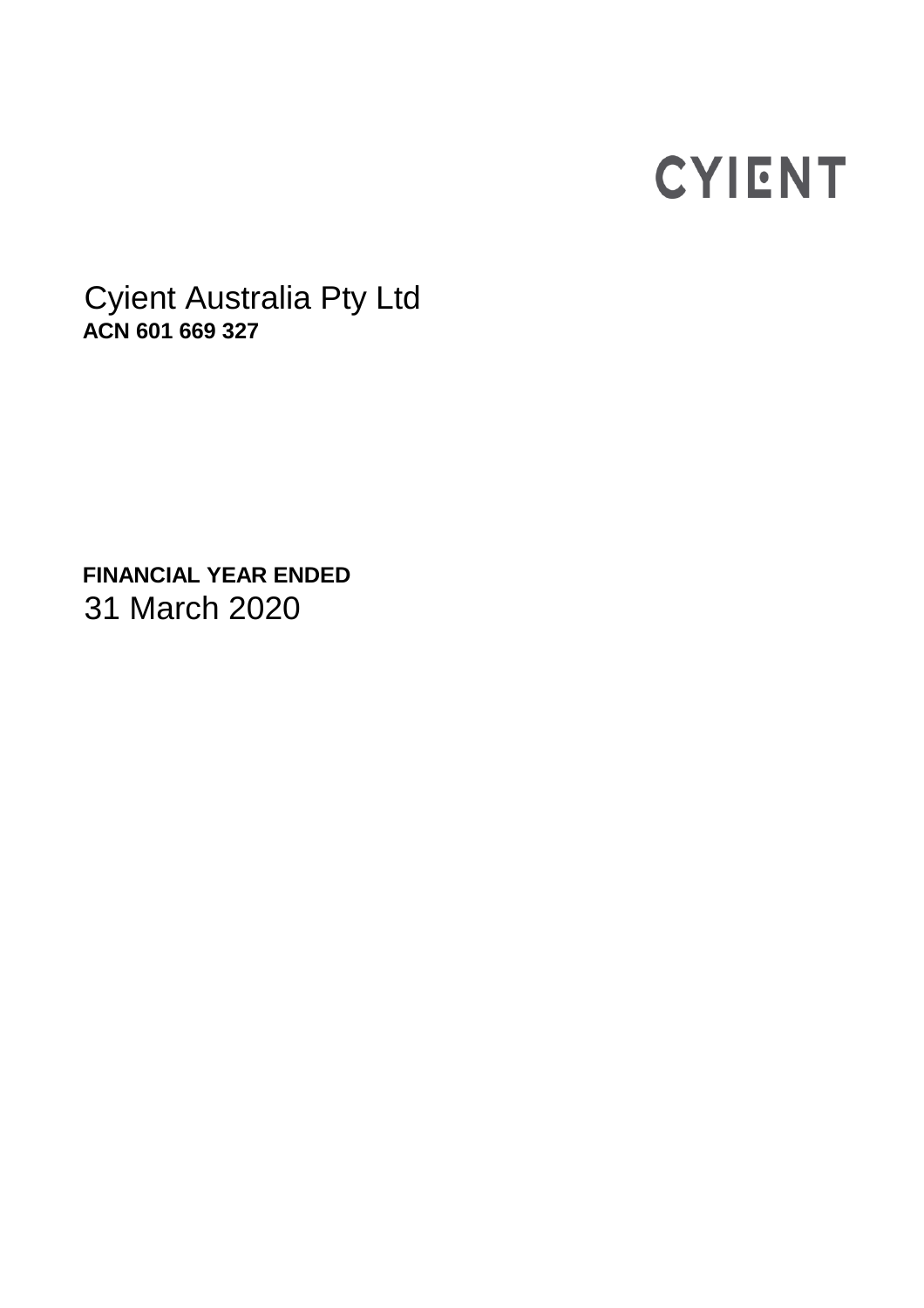**Cyient Australia Pty Ltd ACN 601 669 327**

CYIENT

**Financial Statements** 

# **Contents**

|                                                            | Page |
|------------------------------------------------------------|------|
| <b>Directors' Report</b>                                   | 3    |
| <b>Auditor's Independence Declaration</b>                  | 5    |
| Statement of Profit or Loss and Other Comprehensive Income | 6    |
| <b>Statement of Financial Position</b>                     | 7    |
| <b>Statement of Changes in Equity</b>                      | 8    |
| <b>Statement of Cash Flows</b>                             | 9    |
| <b>Notes to the Financial Statements</b>                   | 10   |
| <b>Directors' Declaration</b>                              | 32   |
| Independent Auditor's Report                               | 33   |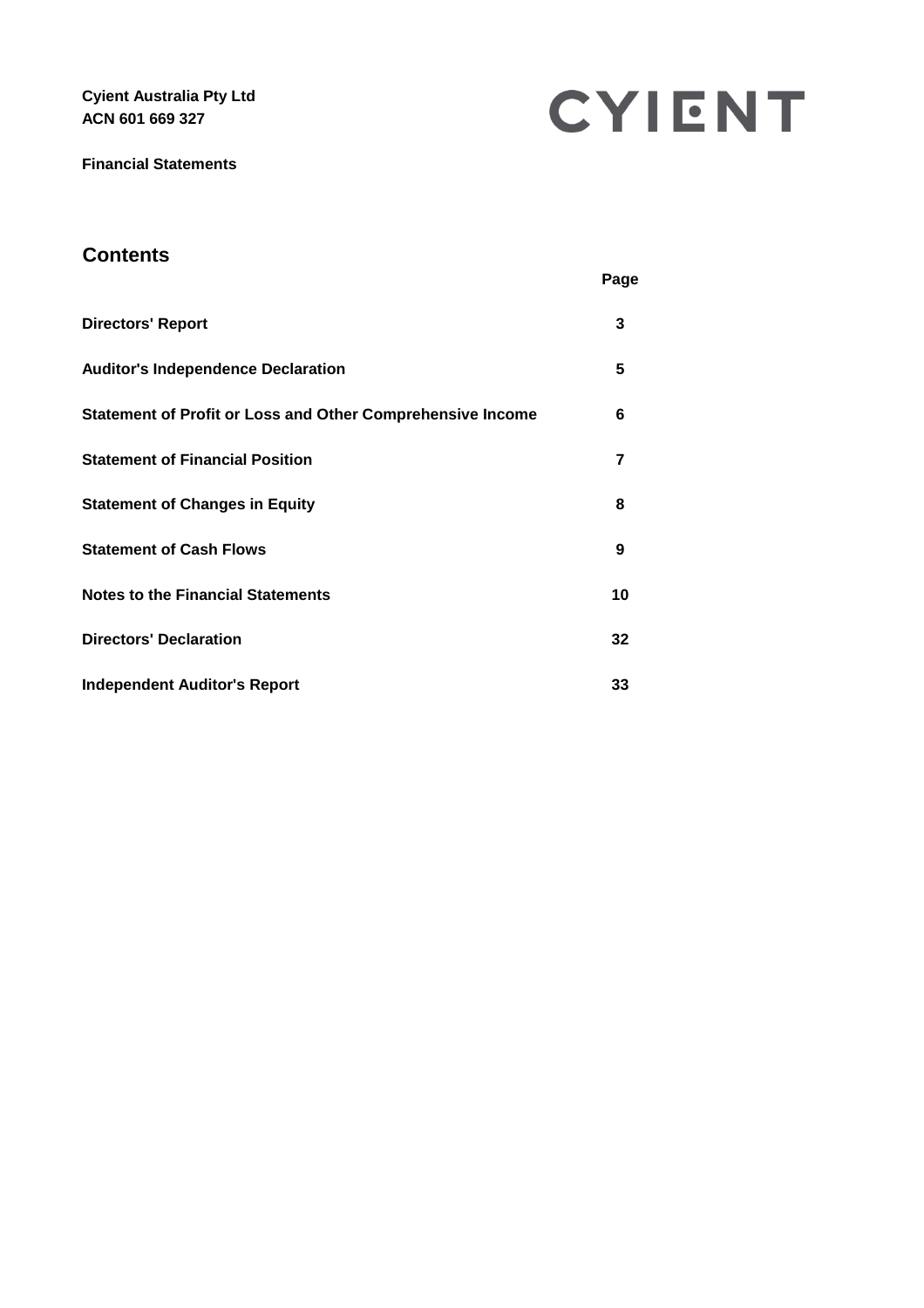## **Directors' Report for the year ended 31 March 2020**

The directors of Cyient Australia Pty Ltd ("the Company") present their report, together with the financial statements, on the

### **Directors**

The following persons were directors of the company during the whole of the financial year and up to the date of this report, unless

| <b>Names</b>             | <b>Position</b> | <b>Appointed</b>                           |
|--------------------------|-----------------|--------------------------------------------|
| Ashok Reddy              | Director        | 5 September 2014                           |
| Mallikarjuna Rao Gummadi | Director        | 1 April 2016                               |
| Sanjay Krishnaa          | Director        | 5 September 2014 (Resigned 30 August 2019) |

#### **Principal activities**

The principal activities of the Company during the financial year was offering engineering, data analytics, networks and operations During the financial year, there were no significant changes in the nature of those activities.

#### **Dividends**

Dividends paid during the financial year were as follows:

|                                                                        | 2020 | 2019      |
|------------------------------------------------------------------------|------|-----------|
|                                                                        |      |           |
| Final dividend for the year ended 31 March 2020 of Nil (2019: \$9,000) |      |           |
| per ordinary share                                                     | ۰.   | 9,000,000 |
|                                                                        |      |           |

#### **Review of operations**

The Loss of the Company after providing for income tax expense amounted to \$ 790,198 (2019 profit of \$ 2,403,619).

#### **Significant changes in the state of affairs**

There were no significant changes in the state of affairs of the Company during the financial year.

#### **Matters subsequent to the end of the financial year**

No matter or circumstance has arisen since 31 March 2020 that has significantly affected, or may significantly affect the

#### **Likely developments and expected results of operations**

Information on likely developments in the operations of the Company and the expected results of operations have not been included in this report because the directors believe it would be likely to result in unreasonable prejudice to the Company.

#### **Environmental regulation**

The Company is not subject to any significant environmental regulation under Australian Commonwealth or State law.

#### **Shares under option**

There were no unissued ordinary shares of Cyient Australia Pty Ltd under option outstanding at the date of this report.

#### **Shares issued on the exercise of options**

There were no ordinary shares of Cyient Australia Pty Ltd issued on the exercise of options during the year ended 31 March 2020.

#### **Indemnity and insurance of officers**

The Company has indemnified the directors and executives of the Company for costs incurred, in their capacity as a director or executive, for which they may be held personally liable, except where there is a lack of good faith.

During the financial year, the Company paid a premium in respect of a contract to insure the directors and executives of the Company against a liability to the extent permitted by the Corporations Act 2001.The contract of insurance prohibits disclosure of the nature of the liability and the amount of the premium.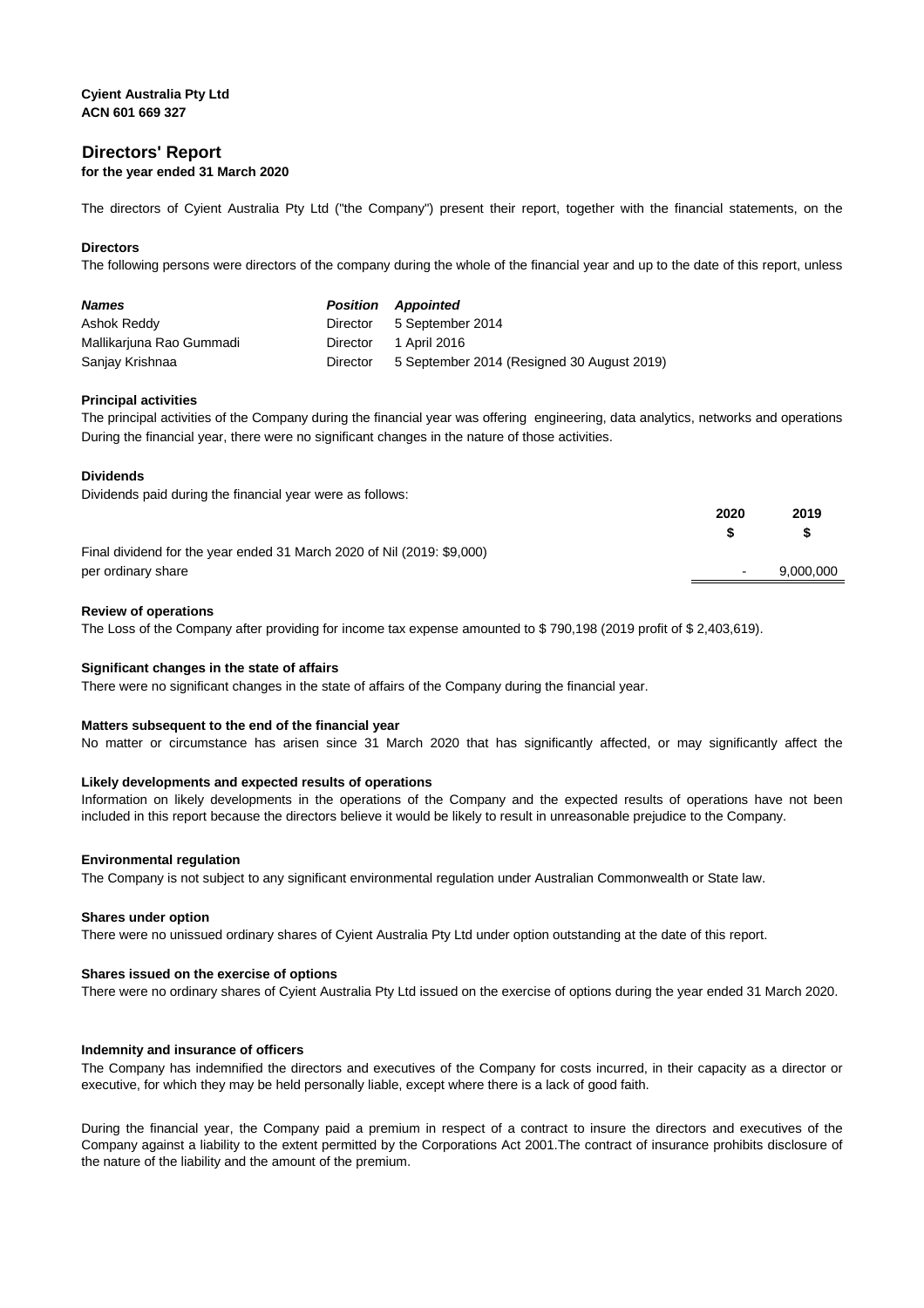## **Directors' Report for the year ended 31 March 2020**

#### **Indemnity and insurance of auditor**

The Company has not, during or since the end of the financial year, indemnified or agreed to indemnify the auditor of the Company or any related entity against a liability incurred by the auditor.

During the financial year, the Company has not paid a premium in respect of a contract to insure the auditor of the Company or any related entity.

#### **Proceedings on behalf of the Company**

No person has applied to the Court under section 237 of the Corporations Act 2001 for leave to bring proceedings on behalf of the Company, or to intervene in any proceedings to which the Company is a party for the purpose of taking responsibility on behalf of the Company for all or part of those proceedings.

#### **Rounding of amounts**

The Company is of a kind referred to in the Corporations Instrument 2016/191, issued by the Australian Securities and Investments Commission, relating to 'rounding-off'. Amounts in this report have been rounded off in accordance with that Corporations Instrument to the nearest dollar.

#### **Auditor's independence declaration**

A copy of the auditor's independence declaration as required under section 307C of the Corporations Act 2001 is set out immediately after this directors' report.

This report is made in accordance with a resolution of directors pursuant to section 298(2)(a) of the Corporations Act 2001.

On behalf of the directors

Mallikarjuna Rao Gummadi Director

Melbourne, Victoria Dated: 27 April, 2020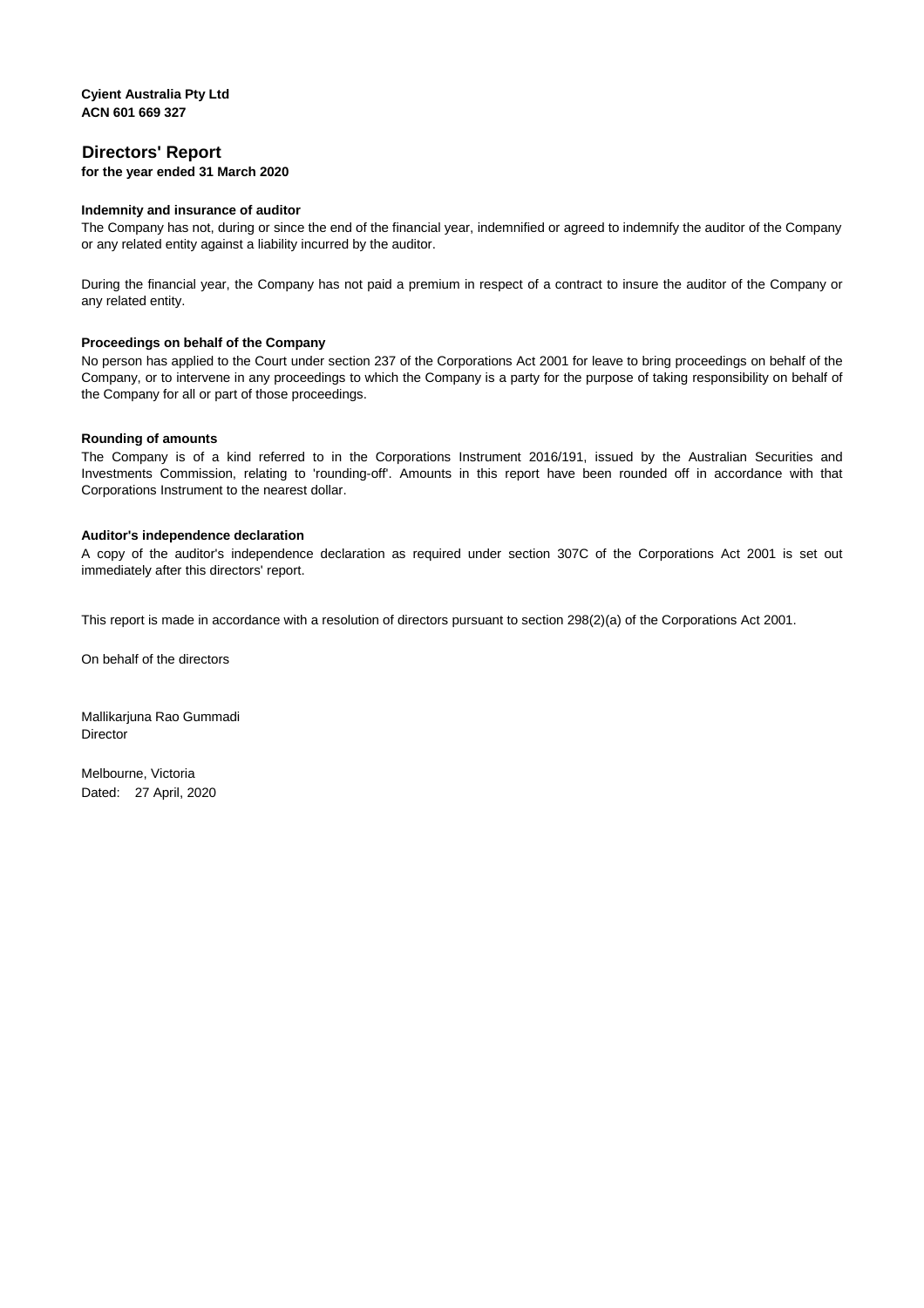## **ACN 601 669 327 Cyient Australia Pty Limited**

**Statement of Profit or Loss and Other Comprehensive Income for the year ended 31 March 2020**

|                                                                                                                 | <b>Note</b> | 2020       | 2019       |
|-----------------------------------------------------------------------------------------------------------------|-------------|------------|------------|
|                                                                                                                 |             | \$         | \$         |
| Revenue                                                                                                         | 3           | 63,126,652 | 81,657,527 |
| Other income                                                                                                    | 4           | 2,077      | 33,161     |
| <b>EXPENSES</b>                                                                                                 |             |            |            |
| Employee benefits expense                                                                                       | 5           | 26,567,836 | 38,478,499 |
| Finance costs                                                                                                   | 6           | 509,222    | 290,389    |
| Depreciation and amortisation expense                                                                           | 7           | 2,244,146  | 896,770    |
| Other expenses                                                                                                  | 8           | 34,706,511 | 38,369,858 |
| Profit before income tax expense                                                                                |             | (898, 986) | 3,655,172  |
| Income tax (benefit)/expense                                                                                    |             | (108, 788) | 1,251,553  |
| (Loss)/Profit after income tax expense for the year                                                             |             | (790, 198) | 2,403,619  |
| Other comprehensive income                                                                                      |             |            |            |
| Other comprehensive income for the year, net of tax                                                             |             |            |            |
| Total comprehensive income for the year                                                                         |             | (790, 198) | 2,403,619  |
| The electric Archeology of Norfh and are and Athen Armoral controlled and cold he are different method with the |             |            |            |

The above Statement of Profit or Loss and Other Comprehensive Income should be read in conjunction with the accompanying notes.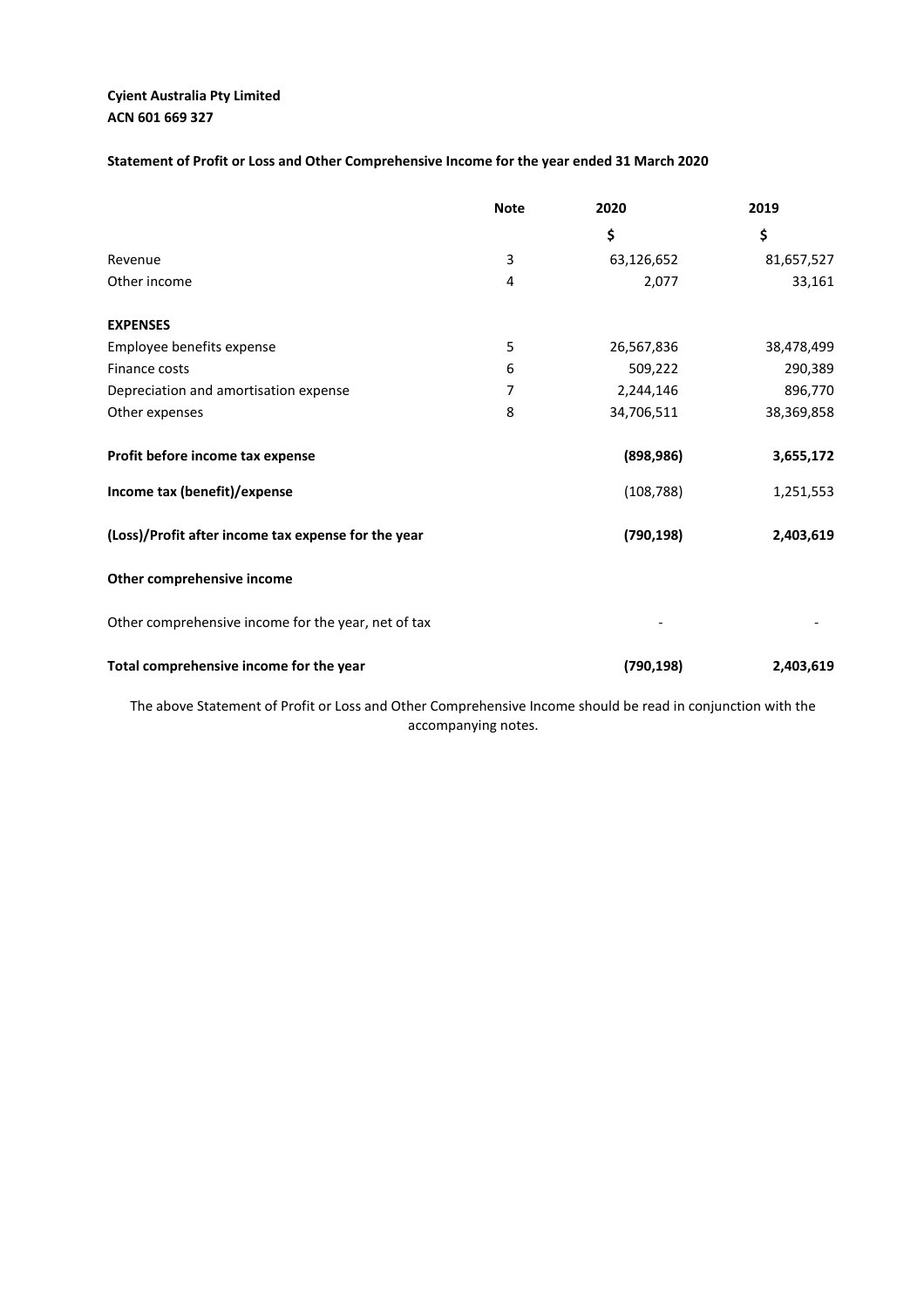#### **ACN 601 669 327 Cyient Australia Pty Limited**

## **Statement of Financial Position as on 31 March 2020**

|                                  | <b>Note</b> | 2020       | 2019       |
|----------------------------------|-------------|------------|------------|
|                                  |             | \$         | \$         |
| <b>Current assets</b>            |             |            |            |
| Cash and cash equivalents        | 10          | 1,550,845  | 2,570,757  |
| Trade receivables                | 11          | 10,129,573 | 10,755,443 |
| Other financial assets           | 12          | 10,907,479 | 10,505,047 |
| Prepayments                      |             | 239,023    | 237,910    |
| Income tax assets                |             | 291,085    | 1,077,302  |
| Total current assets             |             | 23,118,005 | 25,146,459 |
| <b>Non-current assets</b>        |             |            |            |
| Investments                      | 13          | 671,550    | 671,550    |
| Other financial assets           | 12          | 5,000      | 6,600      |
| Property, plant and equipment    | 14          | 707,667    | 937,642    |
| Right of use assets              | 15          | 1,415,827  |            |
| Intangible assets                | 16          | 1,117,857  | 1,706,714  |
| Total non-current assets         |             | 3,917,901  | 3,322,506  |
| <b>Total assets</b>              |             | 27,035,906 | 28,468,965 |
|                                  |             |            |            |
| <b>Current liabilities</b>       |             |            |            |
| <b>Trade Payables</b>            | 17          | 16,648,329 | 17,443,507 |
| Employee benefits                | 18          | 1,963,673  | 2,174,107  |
| Other current liabilities        | 19          | 548,738    | 1,237,226  |
| Lease Liabilities                | 15          | 609,902    |            |
| <b>Total current liabilities</b> |             | 19,770,642 | 20,854,840 |
| <b>Non-current liabilities</b>   |             |            |            |
| Employee benefits                | 18          |            |            |
| Deferred tax liability           | 9           | 2,097,831  | 2,500,296  |
| Lease Liabilities                | 15          | 865,266    |            |
| Total non-current liabilities    |             | 2,963,097  | 2,500,296  |
| <b>Total liabilities</b>         |             | 22,733,739 | 23,355,136 |
|                                  |             |            |            |
| <b>Net Assets</b>                |             | 4,302,167  | 5,113,829  |
| <b>EQUITY</b>                    |             |            |            |
| Issued capital                   | 20          | 1,000      | 1,000      |
| Retained earnings                | 21          | 4,301,167  | 5,112,829  |
|                                  |             | 4,302,167  | 5,113,829  |

The above Statement of Financial Position should be read in conjunction with the accompanying notes.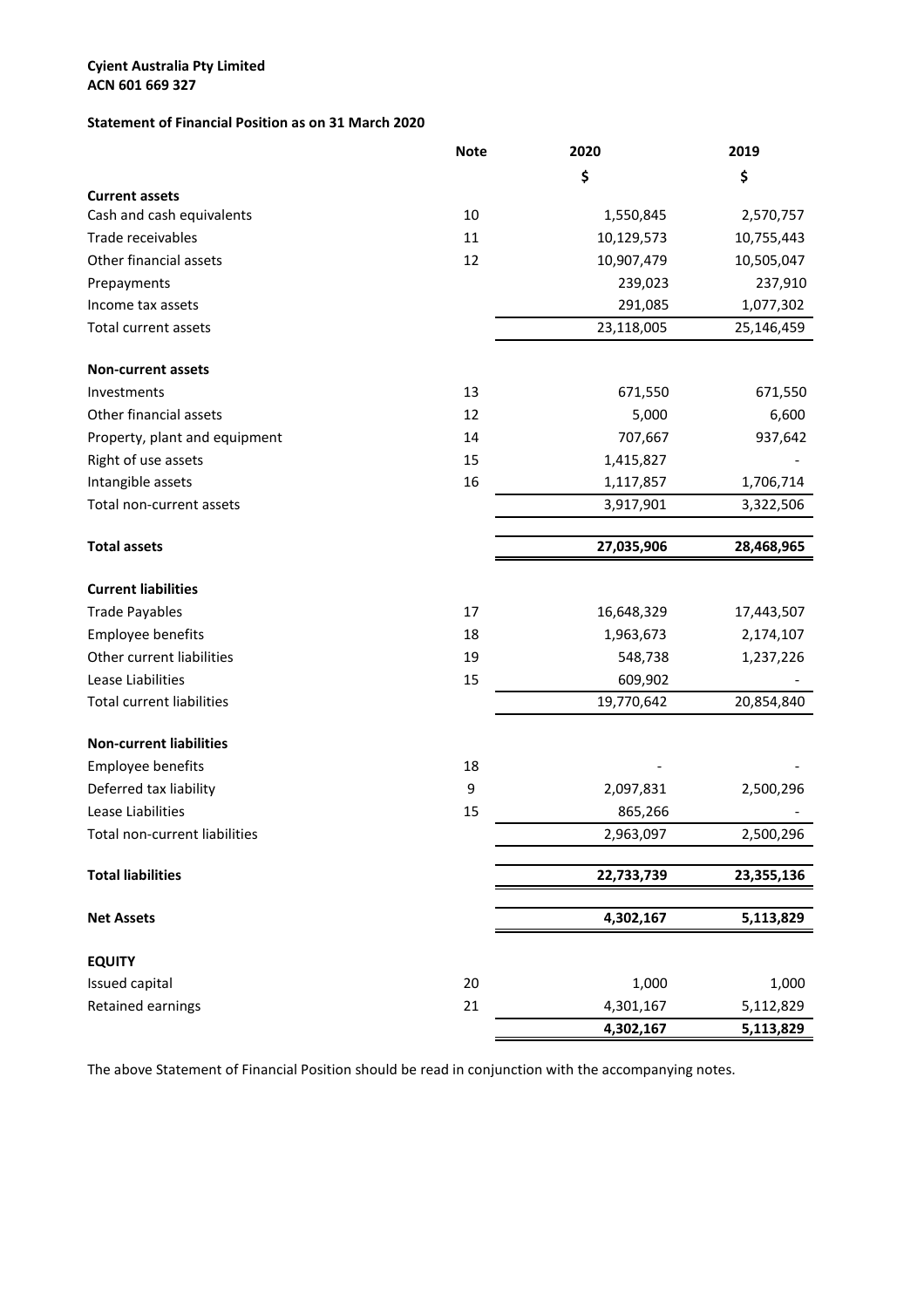### **Cyient Australia Pty Limited ACN 601 669 327**

**Statement of Changes in Equity for the year ended 31 March 2020**

|                                                       | <b>Issued</b><br>Capital | <b>Retained</b><br><b>Earnings</b> | <b>Total</b> |  |
|-------------------------------------------------------|--------------------------|------------------------------------|--------------|--|
|                                                       | S                        | S                                  | \$           |  |
| <b>Balance at 1 April 2018</b>                        | 1,000                    | 11,709,210                         | 11,710,210   |  |
| Profit after income tax expense for the year          |                          | 2,403,619                          | 2,403,619    |  |
| Total comprehensive income for the year               |                          | 2,403,619                          | 2,403,619    |  |
| Transactions with owners in their capacity as owners: |                          |                                    |              |  |
| Dividends paid (refer note 21)                        |                          | (9,000,000)                        | (9,000,000)  |  |
| Balance at 31 March 2019                              | 1,000                    | 5,112,829                          | 5,113,829    |  |
| <b>Balance at 1 April 2019</b>                        | 1,000                    | 5,112,829                          | 5,113,829    |  |
| Loss after income tax benefit for the year            |                          | (790, 198)                         | (790, 198)   |  |
| Total comprehensive income for the year               |                          | (790, 198)                         | (790, 198)   |  |
| Transition impact of AASB 16, Leases                  |                          | (21, 464)                          | (21, 464)    |  |
| Balance at 31 March 2020                              | 1,000                    | 4,301,167                          | 4,302,167    |  |

*The above Statement of Changes in Equity should be read in conjunction with the accompanying notes.*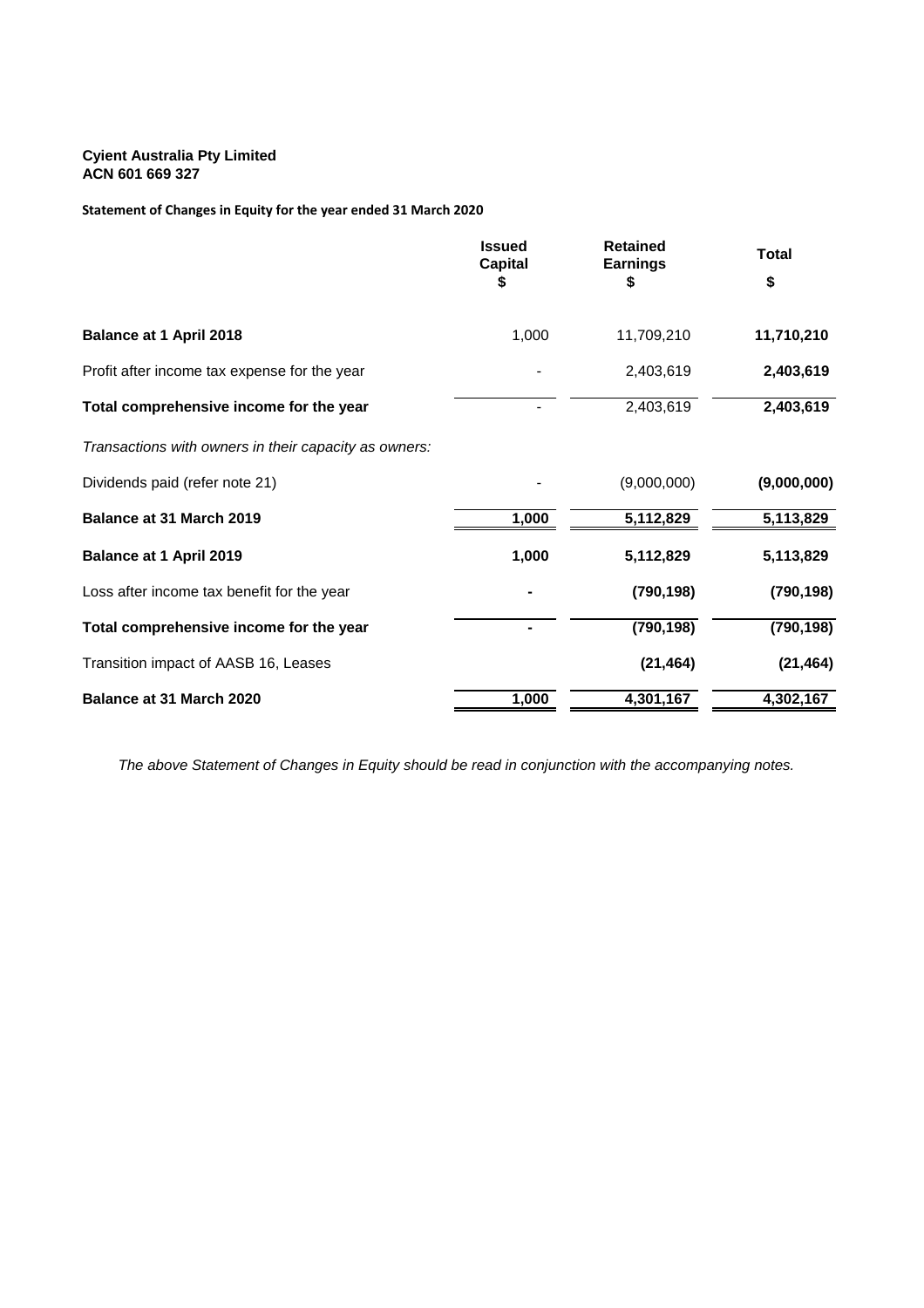CYIENT

# **Statement of Cash Flows**

**for the year ended 31 March 2020**

| <b>Note</b> | 2020<br>\$   | 2019<br>\$     |
|-------------|--------------|----------------|
|             |              |                |
|             | 66,083,818   | 78,205,454     |
|             | (65,683,810) | (74, 245, 781) |
|             | 502,075      | (391, 365)     |
| 22          | 902,083      | 3,568,308      |
|             |              |                |
|             | (12, 635)    | (449, 913)     |
|             |              | (671, 550)     |
|             |              | (87, 945)      |
|             | 0            | (149, 826)     |
|             |              |                |
|             | 1,600        | 351,141        |
|             | 2,077        | 18,487         |
|             | (8,958)      | (989, 606)     |
|             |              |                |
|             |              | (9,000,000)    |
|             | (411, 779)   | (290, 389)     |
|             | (1,501,258)  |                |
|             | (1,913,037)  | (9, 290, 389)  |
|             | (1,019,912)  | (6,711,687)    |
|             | 2,570,757    | 9,282,444      |
| 9           | 1,550,845    | 2,570,757      |
|             |              |                |

*The above Statement of Cash Flows should be read in conjunction with the accompanying notes.*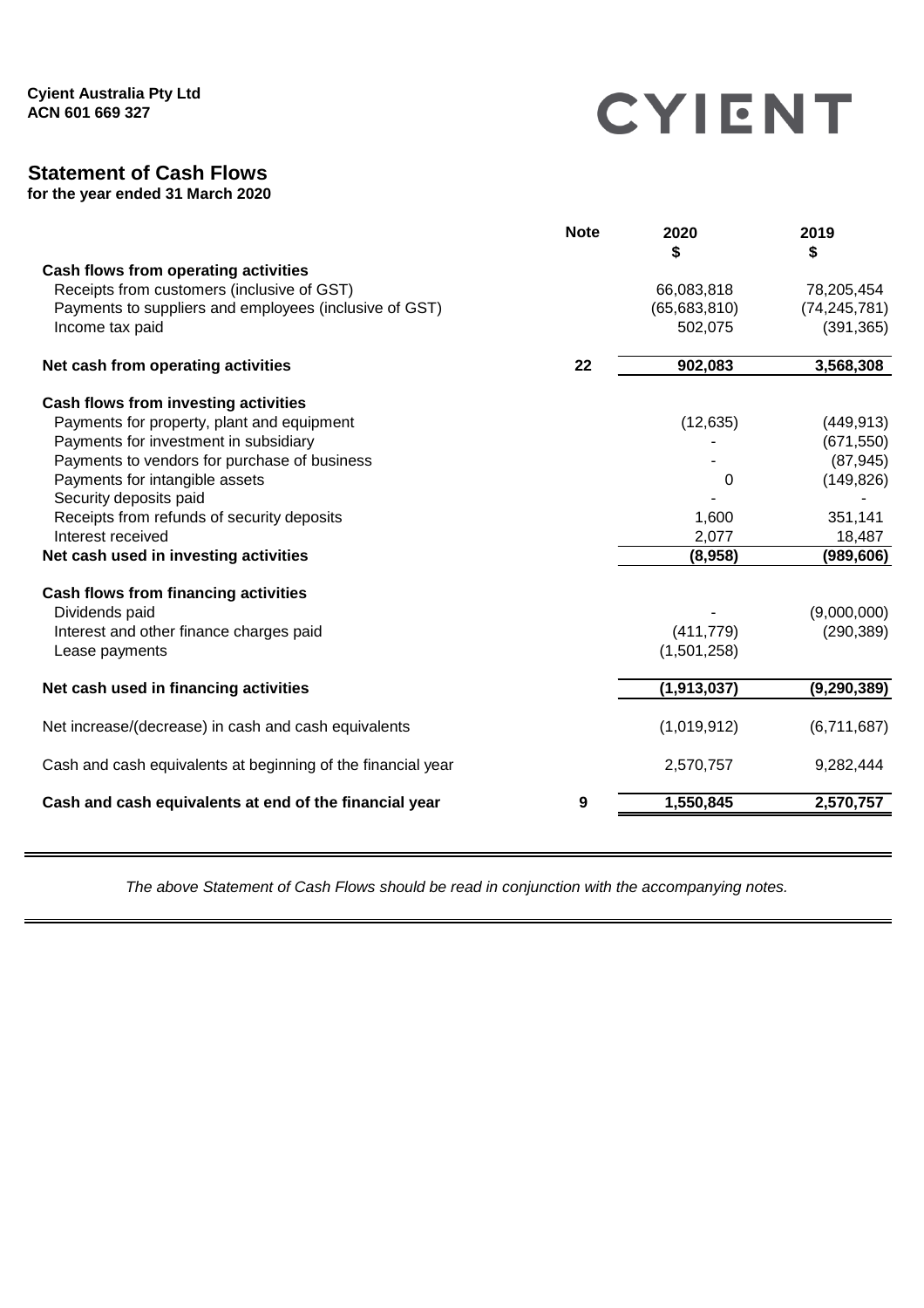#### **3. Revenue**

|                                       | 2020       | 2019       |
|---------------------------------------|------------|------------|
| Revenue from contracts with customers |            |            |
| Rendering of services                 | 63.126.652 | 81.657.527 |
|                                       |            |            |

#### *Disaggregation of revenue*

The table below presents disaggregated revenues from contracts with customers by contract type, geography and timing of recognition for each of the Company's business segments. The Company believes that this disaggregation best depicts how the nature, amount, timing and uncertainty of revenues and cash flows are affected by industry, market and other economic factors.

|                                | 2020       | 2019       |
|--------------------------------|------------|------------|
| Revenues by contract type      |            |            |
| Fixed-price                    | 58,449,728 | 76,626,024 |
| Time and material              | 4,676,924  | 5,031,503  |
|                                | 63,126,652 | 81,657,527 |
|                                |            |            |
| <b>Revenues by Geography</b>   |            |            |
| Australia                      | 63,126,652 | 81,657,527 |
| <b>Total</b>                   | 63,126,652 | 81,657,527 |
|                                |            |            |
| Timing of revenue recognition  |            |            |
| Services transferred over time | 63,126,652 | 81,657,527 |
| <b>Total</b>                   | 63,126,652 | 81,657,527 |

#### **Fixed price:**

Fixed price arrangements with customers have defined delivery milestones with agreed scope of work and pricing for each milestone. Revenue from fixed-price contracts, where the performance obligations are satisfied over time and when there is no uncertainty as to measurement or collectability of consideration, is recognised as per the 'percentage-of-completion' method. When there is uncertainty as to measurement or ultimate collectability, revenue recognition is postponed until such uncertainty is resolved. Percentage of completion is determined based on the project costs incurred to date as a percentage of total estimated project costs required to complete the project. The input method has been used to measure the progress towards completion as there is direct relationship between input and productivity.

#### **Time and material:**

Revenue from time and material contracts are recognised as and when services are rendered to the customer. These are based on the efforts spent and rates agreed with the customer. Revenue from the end of the last invoicing to the reporting date is recognised as unbilled revenue.

#### **4. Other income**

|                      | 2020                     | 2019   |
|----------------------|--------------------------|--------|
|                      |                          |        |
| Interest income      | 2,077                    | 12,071 |
| Miscellaneous income | $\overline{\phantom{a}}$ | 21,090 |
|                      | 2,077                    | 33,161 |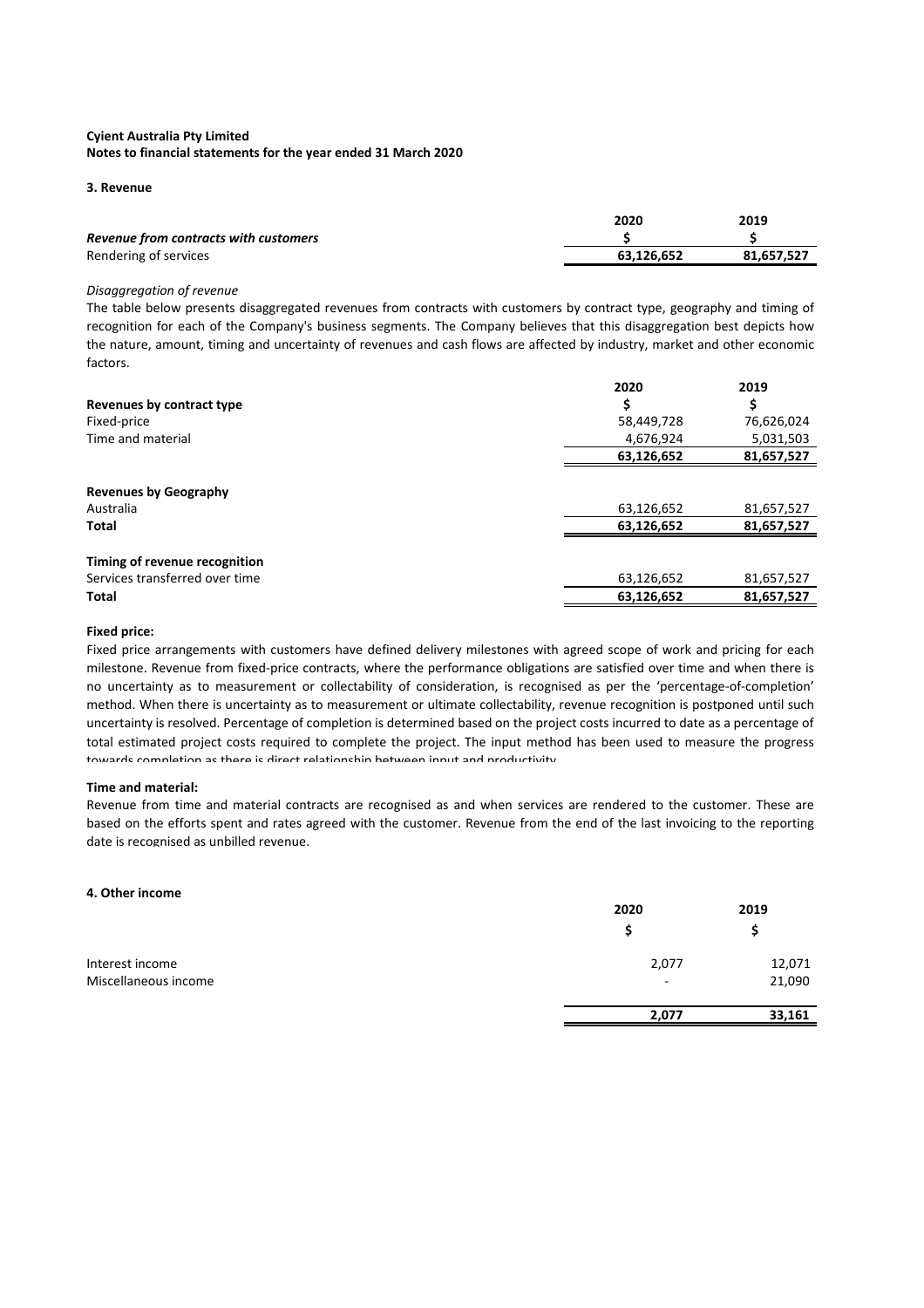#### **5. Employee benefits expense**

|                                              | 2020       | 2019       |
|----------------------------------------------|------------|------------|
|                                              | S          |            |
| Salaries and wages, including bonus          | 24,174,186 | 34,978,511 |
| Defined contribution superannuation expenses | 1,831,858  | 2,815,223  |
| Other employee benefits                      | 561,792    | 684,765    |
|                                              | 26,567,836 | 38,478,499 |

#### **5A. Key management personnel disclosures**

*Compensation*

The aggregate compensation made to directors and other members of key management personnel of the company is set out below:

| Aggregate compensation | 2020<br>S<br>776,427 | 2019<br>755,176 |
|------------------------|----------------------|-----------------|
|                        | 776,427              | 755,176         |

Key Managerial Personnel (KMP):

| <b>Name</b>             | Designation |
|-------------------------|-------------|
| Mallikarjunarao Gummadi | Director    |
| Sanjay Krishnaa         | Director    |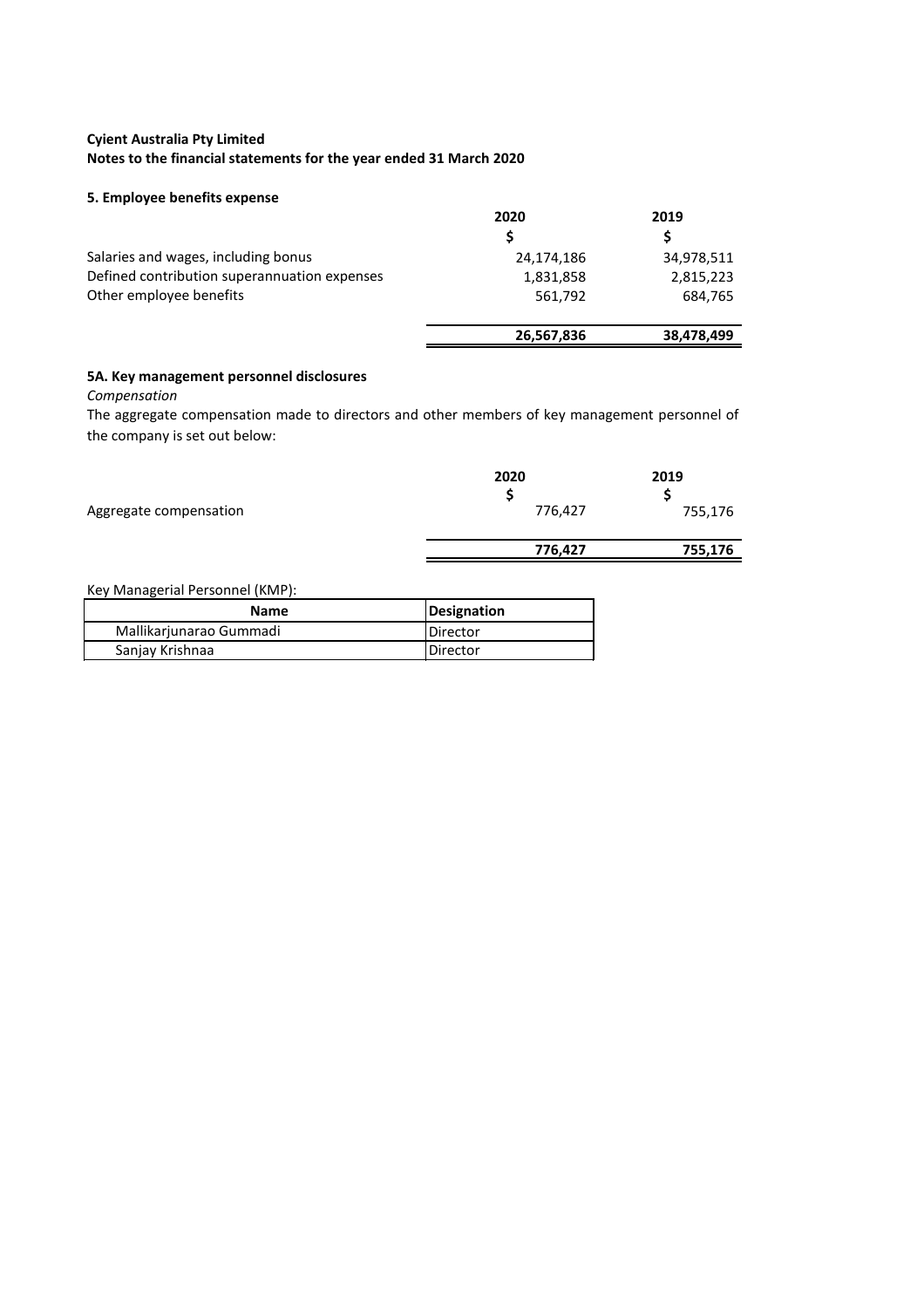**6. Finance costs**

|                                                        | 2020       | 2019       |
|--------------------------------------------------------|------------|------------|
|                                                        | \$         | \$         |
| Other interest expense                                 | 411,779    | 290,389    |
| Interest on lease liability                            | 97,443     |            |
|                                                        | 509,222    | 290,389    |
| 7. Depreciation and amortisation expense               |            |            |
|                                                        | 2020       | 2019       |
|                                                        | \$         | \$         |
| Depreciation of property, plant and equipment          | 242,520    | 320,016    |
| Depreciation on right of use assets                    | 1,412,769  |            |
| Amortisation of intangible assets                      | 588,857    | 576,754    |
|                                                        | 2,244,146  | 896,770    |
| 8. Other expenses                                      |            |            |
|                                                        | 2020       | 2019       |
|                                                        | \$         | \$         |
| Sub-contracting charges                                | 27,311,405 | 31,014,835 |
| Rent including lease rentals                           | 32,253     | 1,165,064  |
| Rates and taxes                                        | 1,292,032  | 1,664,802  |
| Freight outwards                                       |            |            |
| Travelling and conveyance                              | 1,356,903  | 2,262,149  |
| <b>Communication expenses</b>                          | 79,568     | 100,089    |
| Marketing expenses                                     | 50,636     | 218,315    |
| Legal and professional charges                         | 439,931    | 687,054    |
| Bad debts written off                                  |            | 11,343     |
| Provision for contract assets                          | 3,322,569  |            |
| Auditors' remuneration - audit of financial statements | 44,000     | 70,750     |
| Net foreign exchange losses                            | 81,160     | 165,538    |
| Recruitment, training and development expenses         | 103,435    | 160,047    |
| Miscellaneous expenses                                 | 592,620    | 849,872    |
|                                                        | 34,706,511 | 38,369,858 |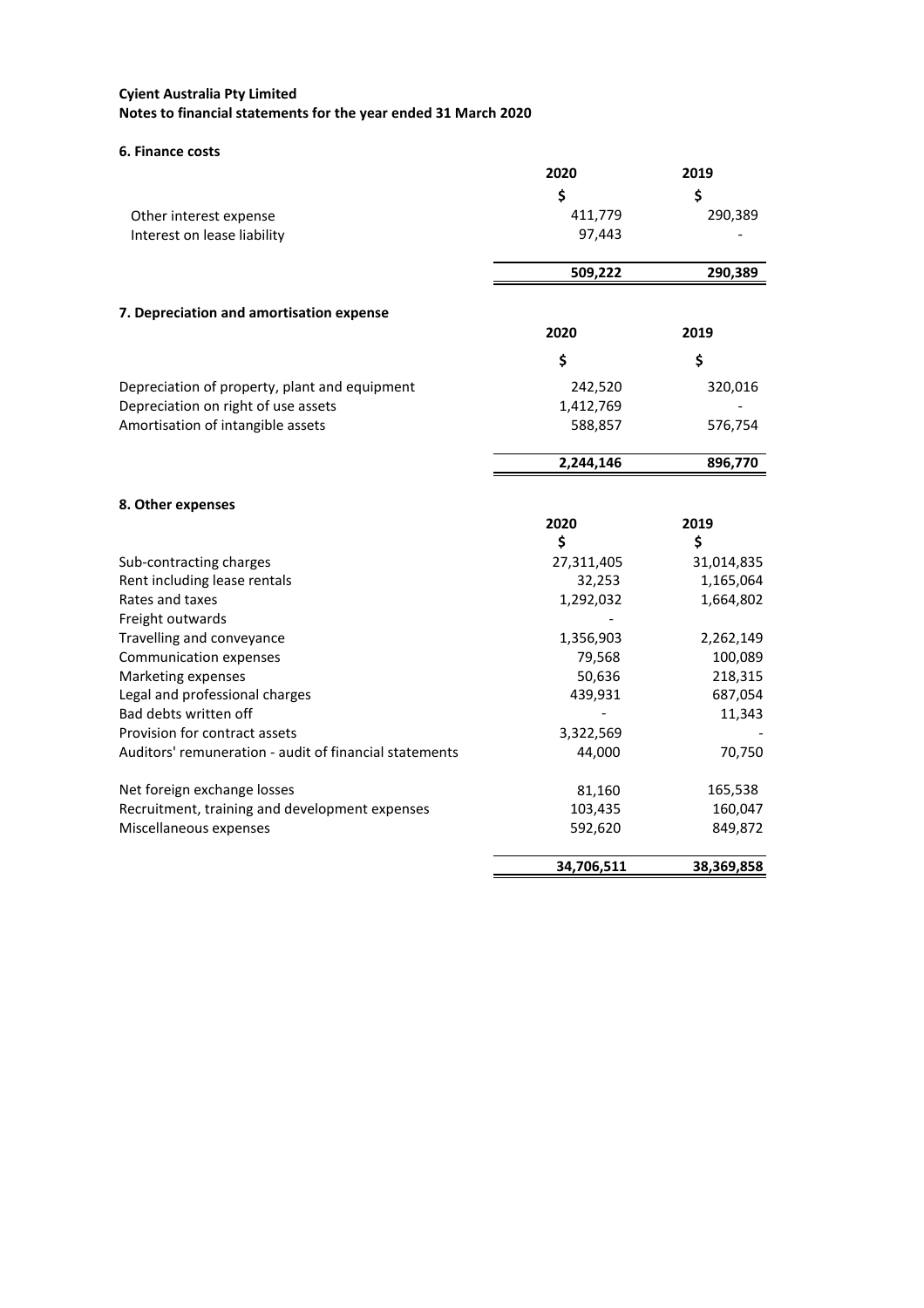## **Cyient Australia Pty Limited**

**Notes to financial statements for the year ended 31 March 2020**

#### **9. Income taxes**

## **9.1 Income tax expense**

## **A. Income tax expense/(benefit):**

|                                                                | 2020      | 2019      |
|----------------------------------------------------------------|-----------|-----------|
|                                                                |           |           |
| Current tax                                                    | 233.464   | 59,567    |
| Adjustment recognised for prior periods                        | 50,678    |           |
| Deferred tax-origination and reversal of temporary differences | (392.930) | 1,191,986 |
| Aggregate income tax expense                                   | (108,788) | 1,251,553 |

## **Numerical reconciliation of income tax expense and tax at the statutory rate:**

|                                                                                      | 2020             | 2019            |
|--------------------------------------------------------------------------------------|------------------|-----------------|
| Profit before income tax expense                                                     | \$<br>(898, 986) | \$<br>3,655,172 |
| Tax at the statutory tax rate of 30%                                                 | (269, 696)       | 1,096,552       |
| Tax effect amounts which are not deductible/(taxable) in calculating taxable income: |                  |                 |
| Amortisation of customer contracts                                                   | 155,000          | 155,000         |
| <b>Other Adjustments</b>                                                             | 5,908            |                 |
| Income tax expense                                                                   | (108, 788)       | 1,251,552       |
| 9.2 Deferred tax liability                                                           | 2020<br>\$       | 2019<br>\$      |
| Deferred tax liability (net) comprises temporary differences attributable to:        |                  |                 |
| Contract assets and liabilities                                                      | 2,689,252        | 3,125,135       |
| Gain on bargain purchase                                                             | 243,224          | 243,224         |
| Intangible assets                                                                    | (19,200)         | (36,000)        |
| Accruals                                                                             | 29,049           | (179, 831)      |
| Employee benefits                                                                    | (718, 691)       | (652, 232)      |
| Right of use assets                                                                  | (125, 803)       |                 |
|                                                                                      | 2,097,831        | 2,500,296       |
| Movements:                                                                           |                  |                 |
| Opening balance                                                                      | 2,500,296        | 1,308,310       |
| Charged to profit and loss                                                           | (392, 930)       | 1,191,986       |
| Transition impact of AASB 16                                                         | (9, 535)         |                 |
| Closing balance                                                                      | 2,097,831        | 2,500,296       |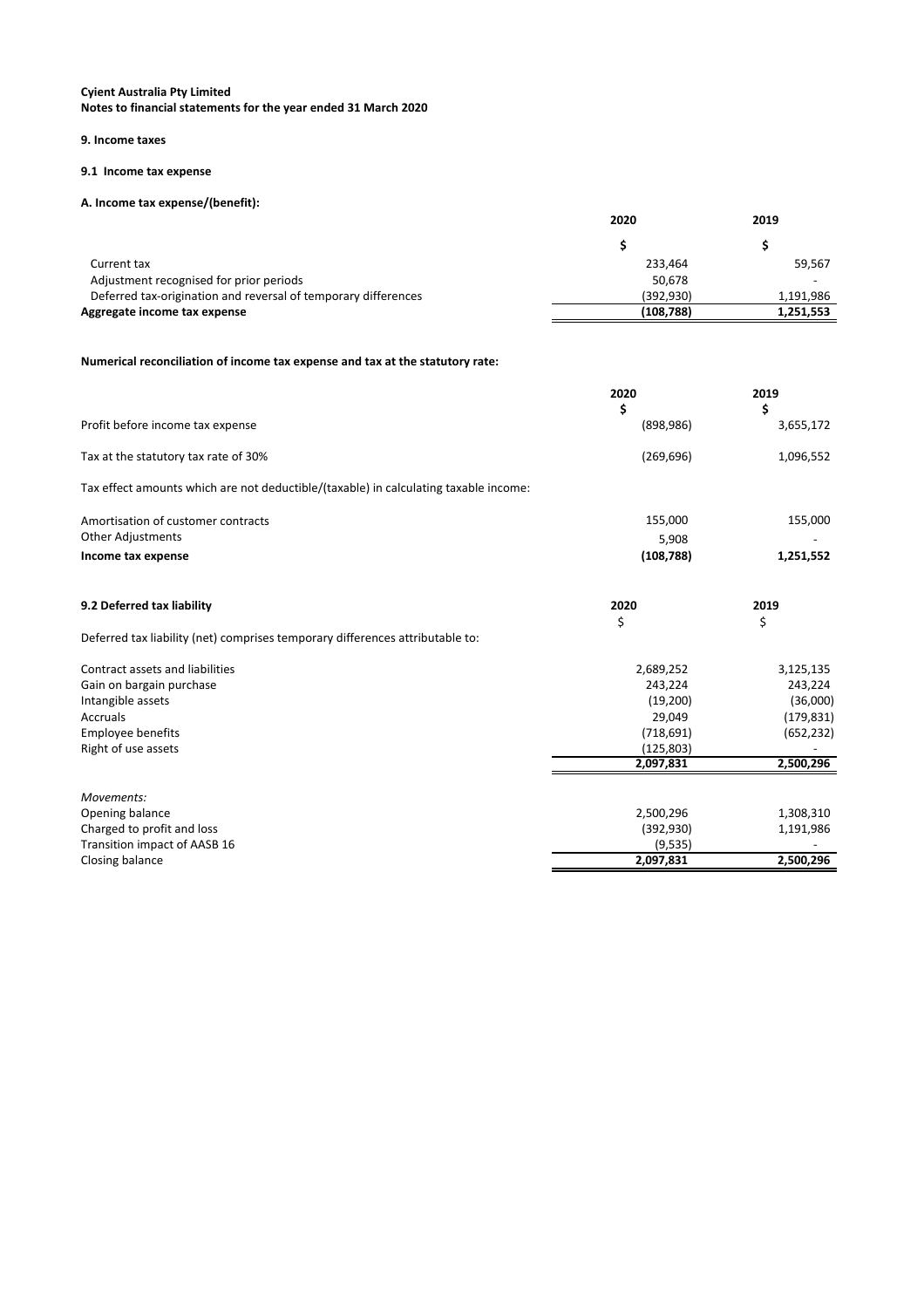#### **10. Current assets-cash and cash equivalents**

|              | 2020      | 2019<br>S |
|--------------|-----------|-----------|
| Cash at bank | 1,550,845 | 2,570,757 |
|              | 1,550,845 | 2,570,757 |
|              |           |           |

#### *Reconciliation to cash and cash equivalents at the end of the financial year*

The above figures are reconciled to cash and cash equivalents at the end of the financial year as shown in the statement of cash flows.

#### **11. Current assets-trade receivables**

|                                                                 | 2020            | 2019<br>S  |
|-----------------------------------------------------------------|-----------------|------------|
| Trade receivables<br>Less: Allowance for expected credit losses | 10,129,573<br>- | 10,755,443 |
|                                                                 | 10,129,573      | 10,755,443 |

#### *Impairment of receivables*

The Company has recognised a loss of \$ Nil (2019: 11,343) in profit or loss in respect of the expected credit losses for the year ended 31 March 2020.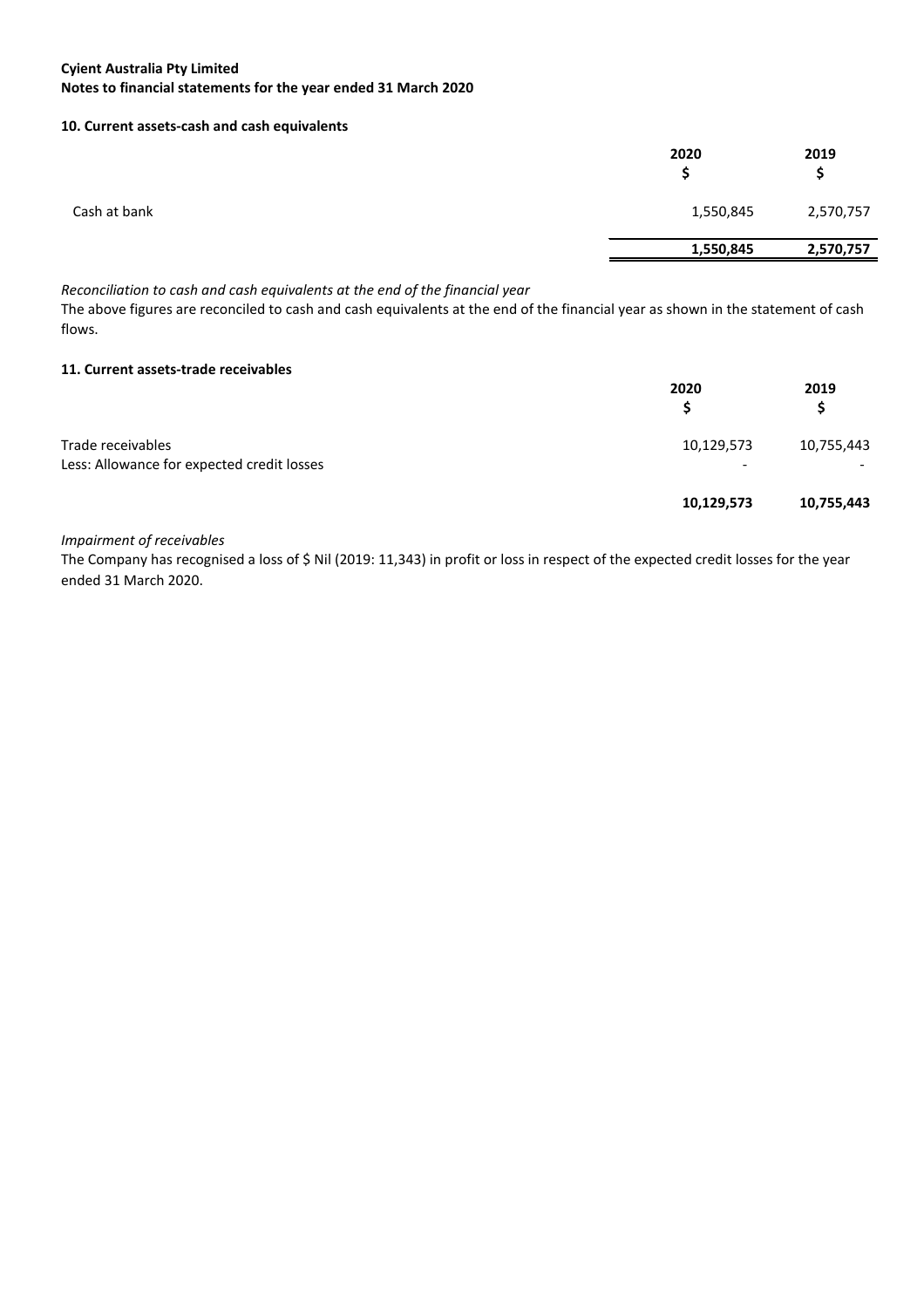#### **Cyient Australia Pty Limited**

**Notes to financial statements for the year ended 31 March 2020**

#### **12. Other financial assets**

|                                      | 2020                      | 2019       |
|--------------------------------------|---------------------------|------------|
|                                      | \$                        | \$         |
| Current:                             |                           |            |
| Contract assets                      | 10,713,979                | 10,417,118 |
| Interest accrued on deposit accounts | 90                        | 90         |
| Advance to employees                 | 165,780                   | 17,112     |
| Advances to suppliers                | 27,630                    | 63,756     |
| Other receivables                    |                           | 6,971      |
|                                      | 10,907,479                | 10,505,047 |
| Non-current:                         |                           |            |
| Security deposits                    |                           |            |
| Unsecured, considered good           | 5,000                     | 6,600      |
|                                      | 5,000                     | 6,600      |
|                                      | 10,912,479                | 10,511,647 |
| 13. Investments                      |                           |            |
|                                      | 2020                      | 2019       |
|                                      | \$                        | \$         |
| Non-current                          |                           |            |
| Investment in subsidiary -at cost    | 671,550                   | 671,550    |
|                                      | 671,550                   | 671,550    |
| Interest in subsidiary               | <b>Ownership Interest</b> |            |
|                                      | 2020                      | 2019       |
|                                      | %                         | %          |
| Cyient KK**                          | 86.00%                    | 86.00%     |

Country of Incorporation/Principal place of business-Japan

\*\*The balance 14.00% ownership is held by Cyient Limited, India, the parent company.

The subsidiary has not been consolidated in these financial statements as the Company has elected not to consolidate under AASB 10 *Consolidated Financial Statements* as allowed under AASB 127 *Separate Financial Statements.*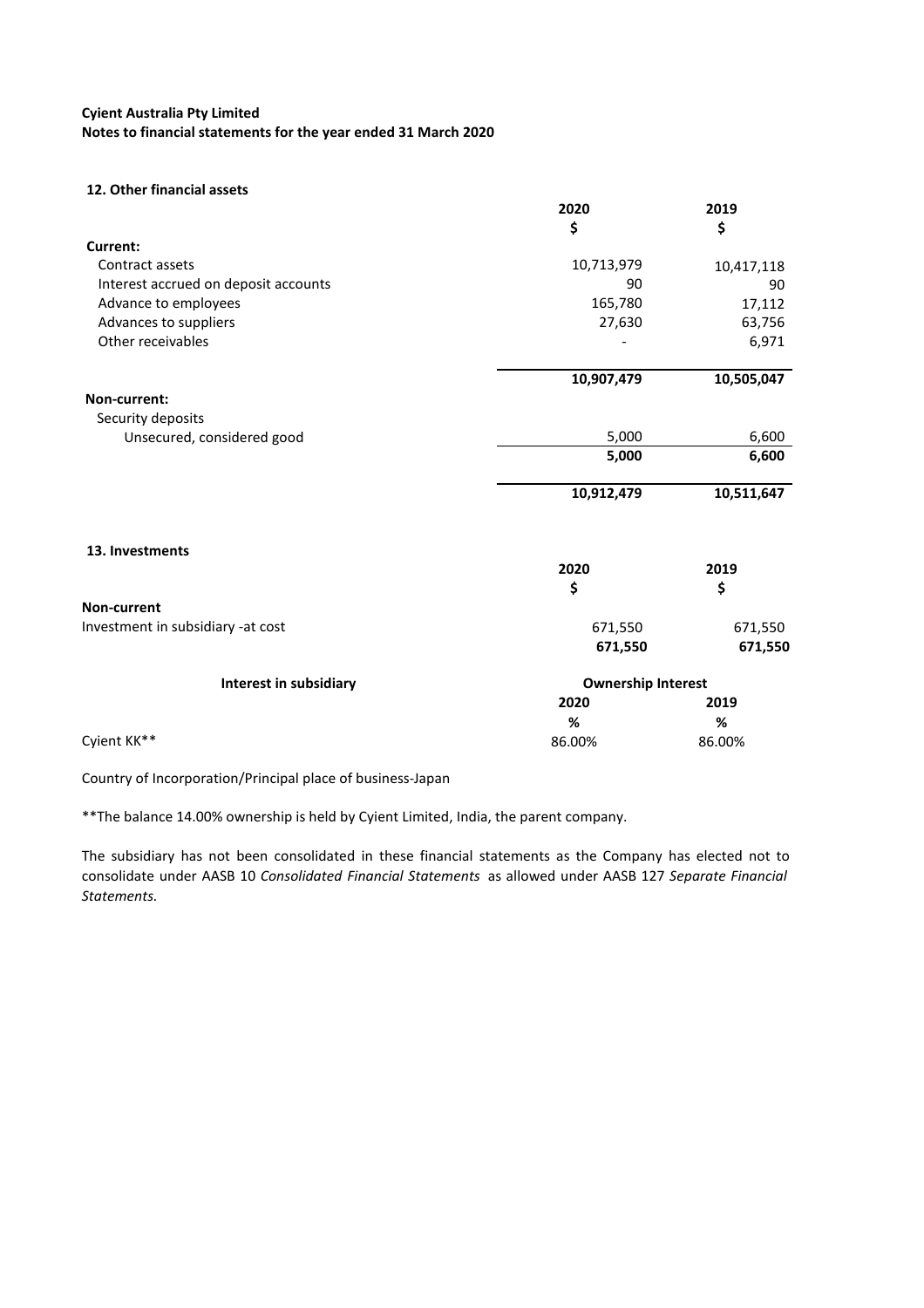#### **14. Property, plant and equipment**

|                                  | 2020       | 2019       |
|----------------------------------|------------|------------|
|                                  | \$         |            |
| Leasehold improvements - at cost | 419,622    | 419,622    |
| Less: Accumulated depreciation   | (300, 719) | (244, 285) |
|                                  | 118,903    | 175,337    |
| Plant and equipment - at cost    | 856,864    | 850,288    |
| Less: Accumulated depreciation   | (565, 201) | (424, 996) |
|                                  | 291,663    | 425,292    |
| Furniture and fixtures - at cost | 486,934    | 480,964    |
| Less: Accumulated depreciation   | (189, 832) | (143, 951) |
|                                  | 297,101    | 337,013    |
|                                  | 707,667    | 937,642    |

#### *Reconciliations*

Reconciliations of the written down values at the beginning and end of the current and previous financial year are set out below:

|                                   | Leasehold<br>improvements | <b>Plant and</b><br>Equipment | <b>Furniture and</b><br>fixtures | <b>Total</b>         |
|-----------------------------------|---------------------------|-------------------------------|----------------------------------|----------------------|
|                                   | \$                        | \$                            | \$                               | \$                   |
| Balance at 1 April 2018           | 92,159                    | 365,387                       | 335,199                          | 792,745              |
| Additions<br>Depreciation expense | 186,994<br>(103, 816)     | 232,055<br>(172, 150)         | 45,864<br>(44,050)               | 464,913<br>(320,016) |
| Balance at 31 March 2019          | 175,337                   | 425,292                       | 337,013                          | 937,642              |
| Additions<br>Depreciation expense | 56,434                    | 6,576<br>140,205              | 5,970<br>45,881                  | 12,546<br>242,520    |
| Balance at 31 March 2020          | 118,903                   | 291,663                       | 297,102                          | 707,667              |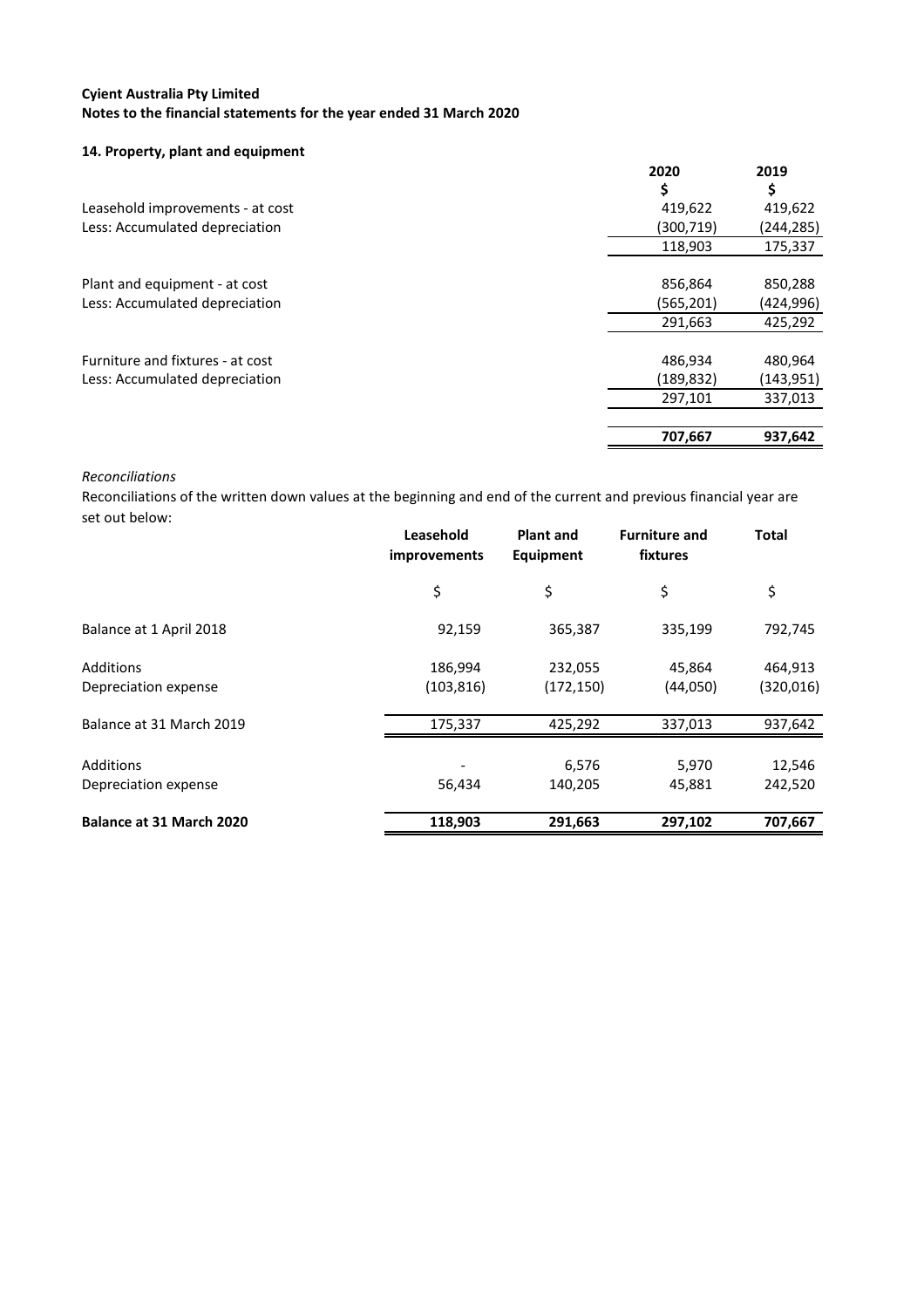## **15. Right of use assets ("ROU" assets)**

## **Transition**

(a) Movement in the carrying value of right of use assets is as below:

|                             | <b>ROU - Buildings</b> |
|-----------------------------|------------------------|
| Balance as at 1 April 2019  | 3.743.887              |
| Additions                   | 450.000                |
| Termination                 | (1,365,292)            |
| Depreciation                | (1,412,769)            |
| Balance as at 31 March 2020 | 1,415,827              |

The following is the break-up of current and non-current lease liabilities:

|                               | 2020    |
|-------------------------------|---------|
| Current lease liabilities     | 609.902 |
| Non-current lease liabilities | 865,266 |

The following is the movement in lease liabilities during the year ended:

|                                      | 2020        |  |
|--------------------------------------|-------------|--|
|                                      | S           |  |
| Balance at the beginning of the year | 3,794,373   |  |
| Additions                            | 450,000     |  |
| Interest on lease liability          | 97.443      |  |
| Payment of lease liabilities         | (1,501,356) |  |
| Termination during the year          | (1,365,292) |  |
| Balance at the end of the year       | 1,475,168   |  |

#### **Cyient Australia Pty Limited Notes to the financial statements for the year ended 31 March 2020**

Effective April 1, 2019, the Company has adopted AASB 16 'Leases' which sets out the principles for recognition, measurement, presentation and disclosure of leases and requires lessees to account for all leases under a single on-balance sheet model. The Company has applied modified retrospective approach for all leases existing at the date of initial application and the cumulative effect of applying AASB 16 has been recognised as an adjustment to the opening balance of retained earnings. On transition, the adoption of this standard resulted in the recognition of Right of Use (ROU) asset of AUD 3,743,887 and a lease liability of AUD 3,794,373 and a net adjustment to opening balance of retained earnings of AUD 21,464 (net of deferred tax). The effect of adopting this standard is not material on the profit for the year.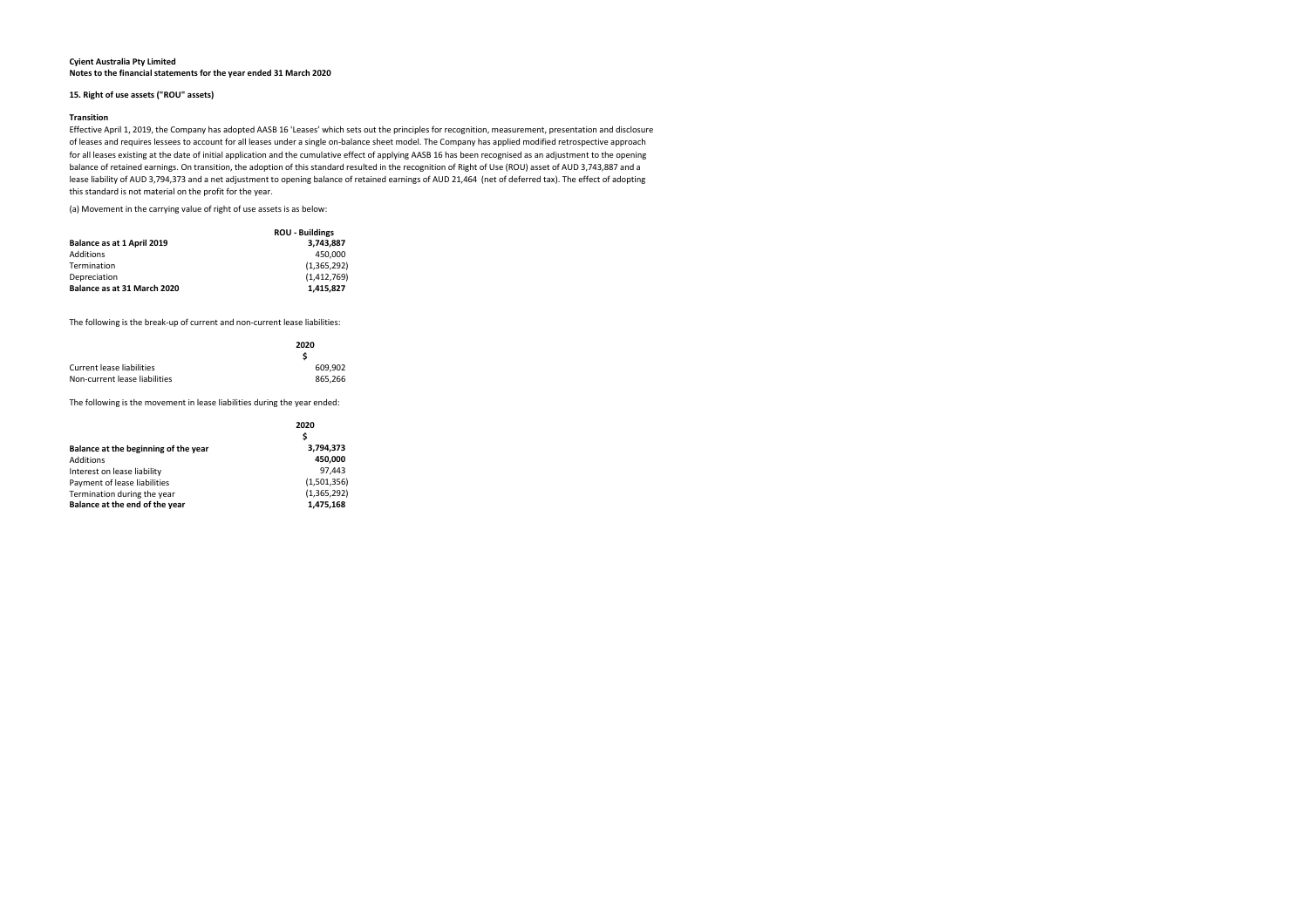## **Cyient Australia Pty Limited**

**Notes to financial statements for the year ended 31 March 2020**

## **16. Intangible assets**

|                                | 2020<br>S   | 2019          |
|--------------------------------|-------------|---------------|
| Computer software-at cost      | 249,439     | 249,439       |
| Less: Accumulated amortisation | (169, 162)  | (96, 972)     |
|                                | 80,277      | 152,467       |
| Technology/IP - at cost        | 320,000     | 320,000       |
| Less: Accumulated amortisation | (320,000)   | (320,000)     |
|                                |             |               |
| Customer contracts - at cost   | 3,500,000   | 3,500,000     |
| Less: Accumulated amortisation | (2,462,420) | (1, 945, 753) |
|                                | 1,037,580   | 1,554,247     |
|                                |             |               |
|                                | 1,117,857   | 1,706,714     |

## *Reconciliations*

Reconciliations of the written down values at the beginning and end of the current and previous financial year are set out below:

|                          | Software                 | <b>Technology /IP</b>    | <b>Customer</b>        | <b>Total</b> |
|--------------------------|--------------------------|--------------------------|------------------------|--------------|
|                          | \$                       | \$                       | <b>Contracts</b><br>\$ | \$           |
| Balance at 1 April 2018  | 61,414                   | 1,315                    | 2,070,913              | 2,133,642    |
| Additions                | 149,826                  | $\overline{\phantom{a}}$ |                        | 149,826      |
| Amortisation expense     | (58, 773)                | (1, 315)                 | (516, 666)             | (576, 754)   |
| Balance at 31 March 2019 | 152,467                  |                          | 1,554,247              | 1,706,714    |
| Additions                | $\overline{\phantom{0}}$ |                          |                        |              |
| Amortisation expense     | 72,190                   | $\overline{\phantom{a}}$ | 516,667                | 588,857      |
| Balance at 31 March 2020 | 80,277                   |                          | 1,037,580              | 1,117,857    |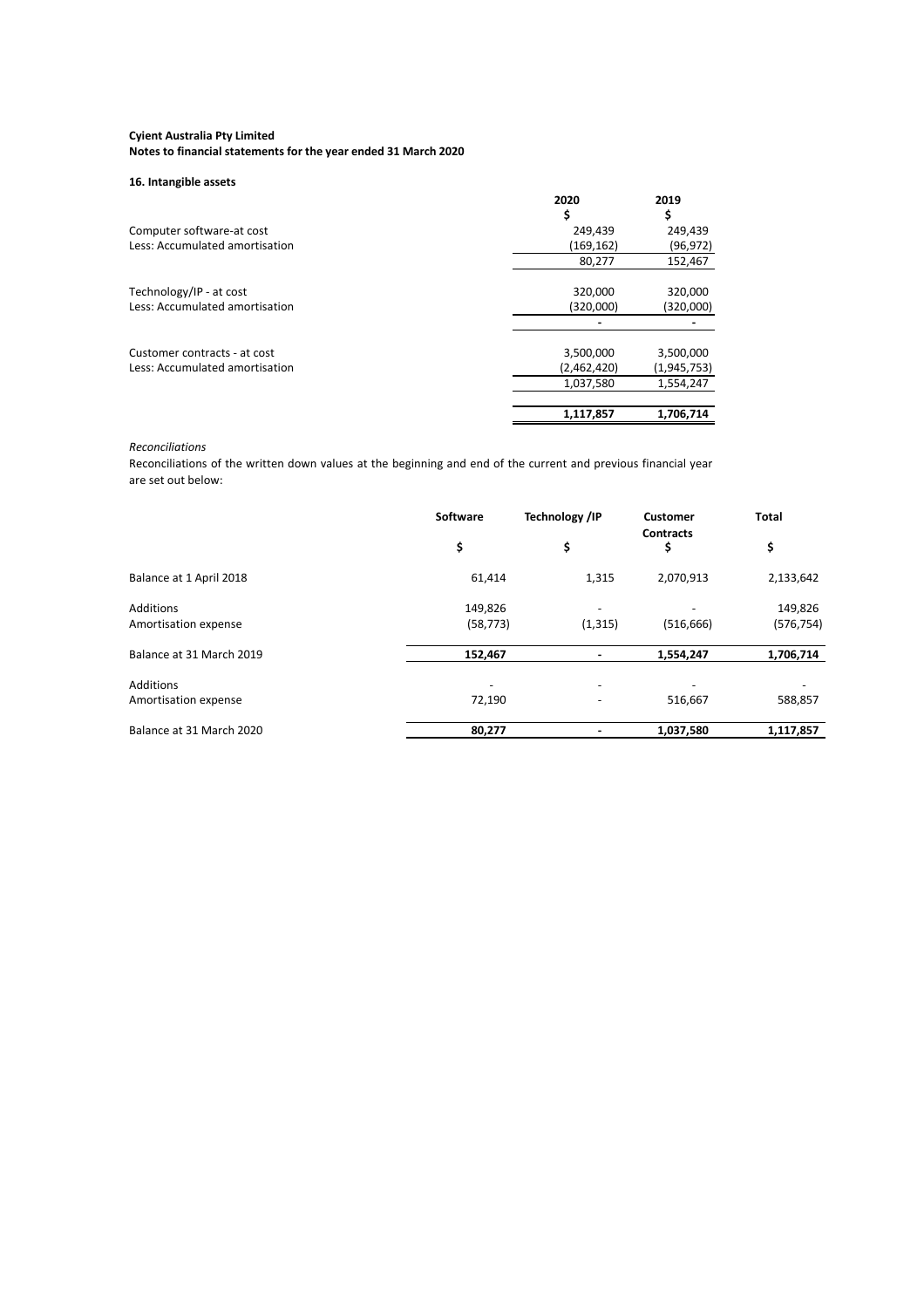#### **17. Current liabilities-trade payables**

|                                             | 2020                    | 2019                  |
|---------------------------------------------|-------------------------|-----------------------|
| Trade payables<br>Employee related payables | 15,430,030<br>1,218,299 | 16,772,339<br>671,168 |
|                                             | 16,648,329              | 17,443,507            |

\*\* Trade payables are non-interest bearing and are normally settled on 30 - 60 days.

## **18. Employee benefits**

|                               | 2020<br>\$ | 2019<br>\$ |
|-------------------------------|------------|------------|
| Current:                      |            |            |
| Employee benefits             | 204,550    | 312,402    |
| Non-current:                  |            |            |
| Employee benefits             | 1,759,123  | 1,861,705  |
|                               | 1,963,673  | 2,174,107  |
| 19. Current liabilities-Other |            |            |
|                               | 2020       | 2019       |
|                               | \$         | \$         |
| <b>Contract liabilities</b>   | 9,480      |            |
| Statutory remittances         | 539,258    | 1,237,226  |
|                               | 548,738    | 1,237,226  |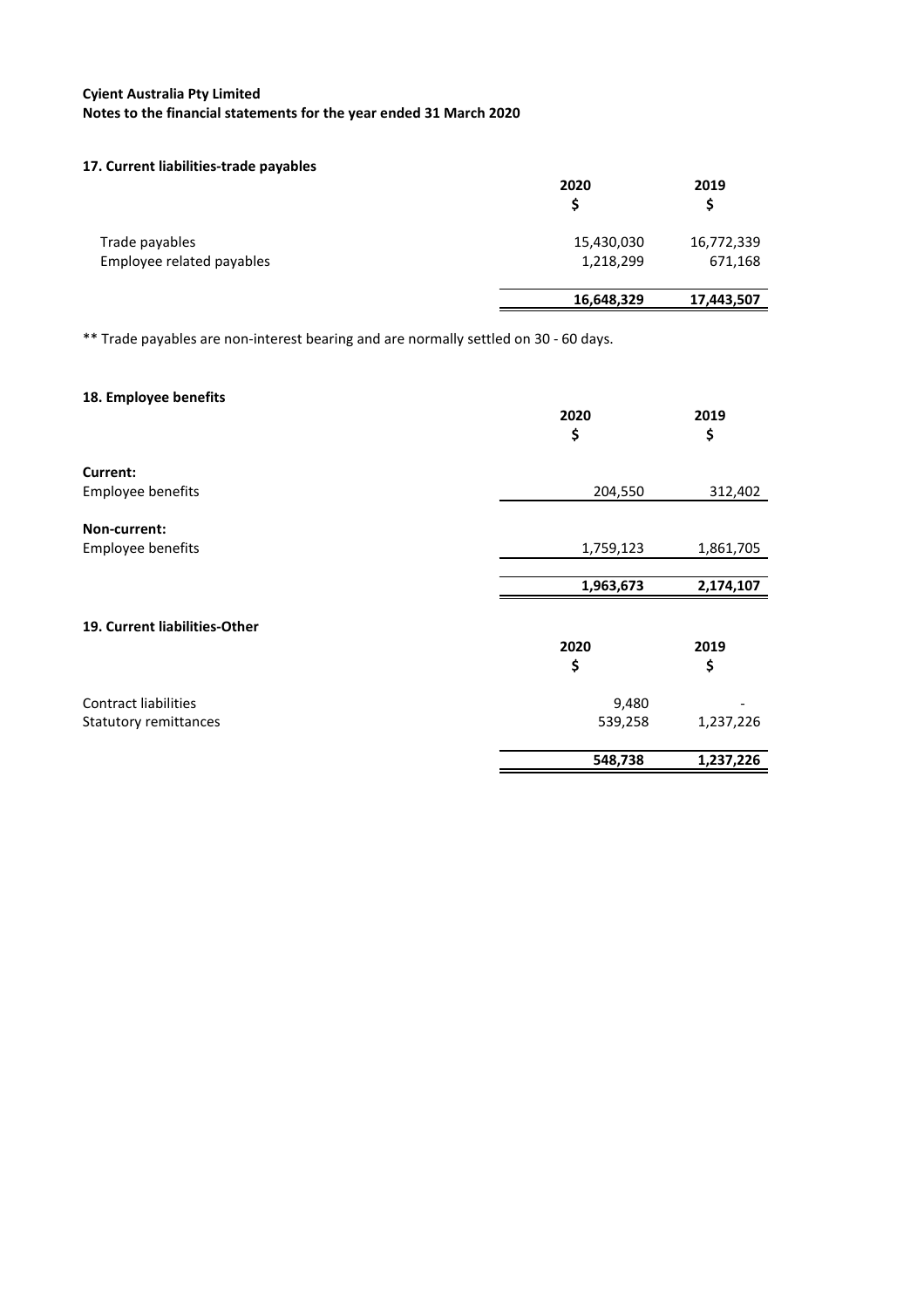## **Cyient Australia Pty Limited**

**Notes to financial statements for the year ended 31 March 2020**

| 20. Equity-Issued capital                                      |               |        |      |       |
|----------------------------------------------------------------|---------------|--------|------|-------|
|                                                                | 2020          | 2019   | 2020 | 2019  |
|                                                                | <b>Shares</b> | Shares |      |       |
| 1,000 equity shares of 1 AUD each (Ordinary shares fully paid) | 000.ء         | 1.000  | …000 | 1,000 |

## **21. Equity-Retained Earnings**

|            | 2019        |
|------------|-------------|
| 5,112,829  | 11,709,210  |
| (790, 198) | 2,403,619   |
|            | (9,000,000) |
| (21, 464)  | -           |
| 4,301,167  | 5,112,829   |
|            | 2020        |

\* Includes bargain purchase on business acquisition of \$ 567,522 as at 31 March 2020 and 31 March 2019.

| <b>Equity - Dividends</b>                                                          | 2020 | 2019      |
|------------------------------------------------------------------------------------|------|-----------|
| Dividends paid during the financial year were as follows:                          |      |           |
| Final dividend for the year ended 31 March 2020 (2019: \$9,000) per ordinary share |      | 9,000,000 |

Ordinary shares entitle the holder to participate in dividends and the proceeds on the winding up of the Company in proportion to the number of and amounts paid on the shares held. The fully paid ordinary shares have no par value and the Company does not have a limited amount of authorised capital. On a show of hands every member present at a meeting in person or by proxy shall have one vote and upon a poll each share shall have one vote.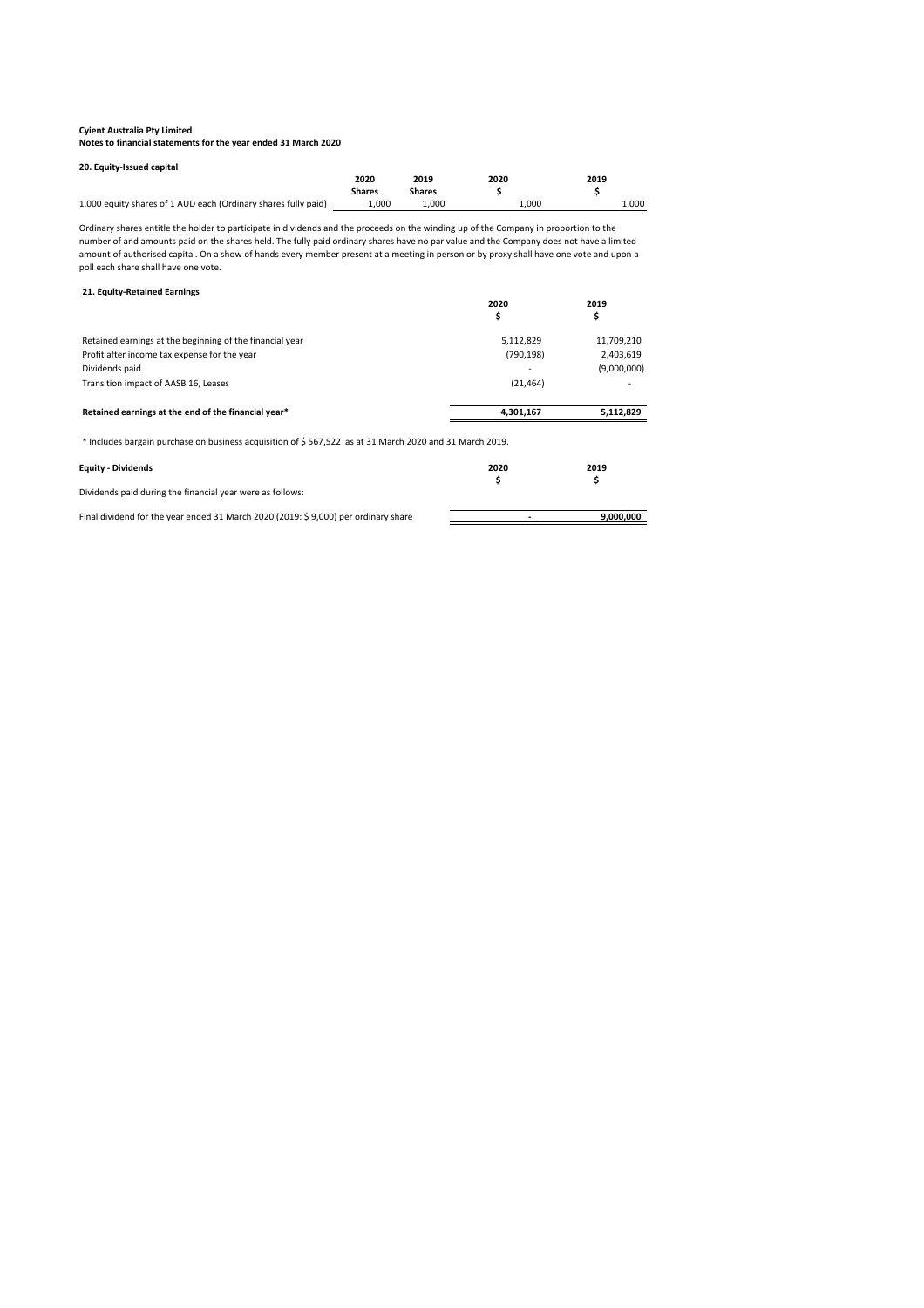## **Cyient Australia Pty Ltd ACN 601 669 327**

## **Reconciliation of profit after income tax to net cash from operating activities**

|                                                                 | 2020        | 2019        |
|-----------------------------------------------------------------|-------------|-------------|
|                                                                 | \$          | \$          |
| Profit after income tax expense for the year                    | (790, 198)  | 2,403,619   |
| Adjustments for:                                                |             |             |
| Tax expense                                                     | (108, 788)  | 1,251,553   |
| Depreciation and amortisation expense                           | 2,244,146   | 896,770     |
| Finance costs                                                   | 509,222     | 290,389     |
| Interest income                                                 | 2,077       | (12,071)    |
| Provision for contract assets/doubtful debts                    | 3,322,569   | 11,343      |
| Operating profit before working capital changes                 | 5,179,028   | 4,841,603   |
| Adjustments for (increase) / decrease in operating assets:      |             |             |
| Trade receivables                                               | 626,028     | (6,539,117) |
| Other financial assets                                          | (3,723,559) | (4,994,766) |
| Other assets                                                    | (1, 113)    | 2,380,573   |
| Adjustments for increase / (decrease) in operating liabilities: |             |             |
| Trade payables                                                  | (795, 178)  | 7,421,303   |
| Other financial liabilities                                     | (688, 488)  | 331,718     |
| <b>Other liabilities</b>                                        | (210, 434)  | 518,358     |
| Cash generated from operations                                  | 386,284     | 3,959,673   |
| Net income taxes paid                                           | 502,075     | (391, 365)  |
| Net cash flow from operating activities                         | 888,359     | 3,568,308   |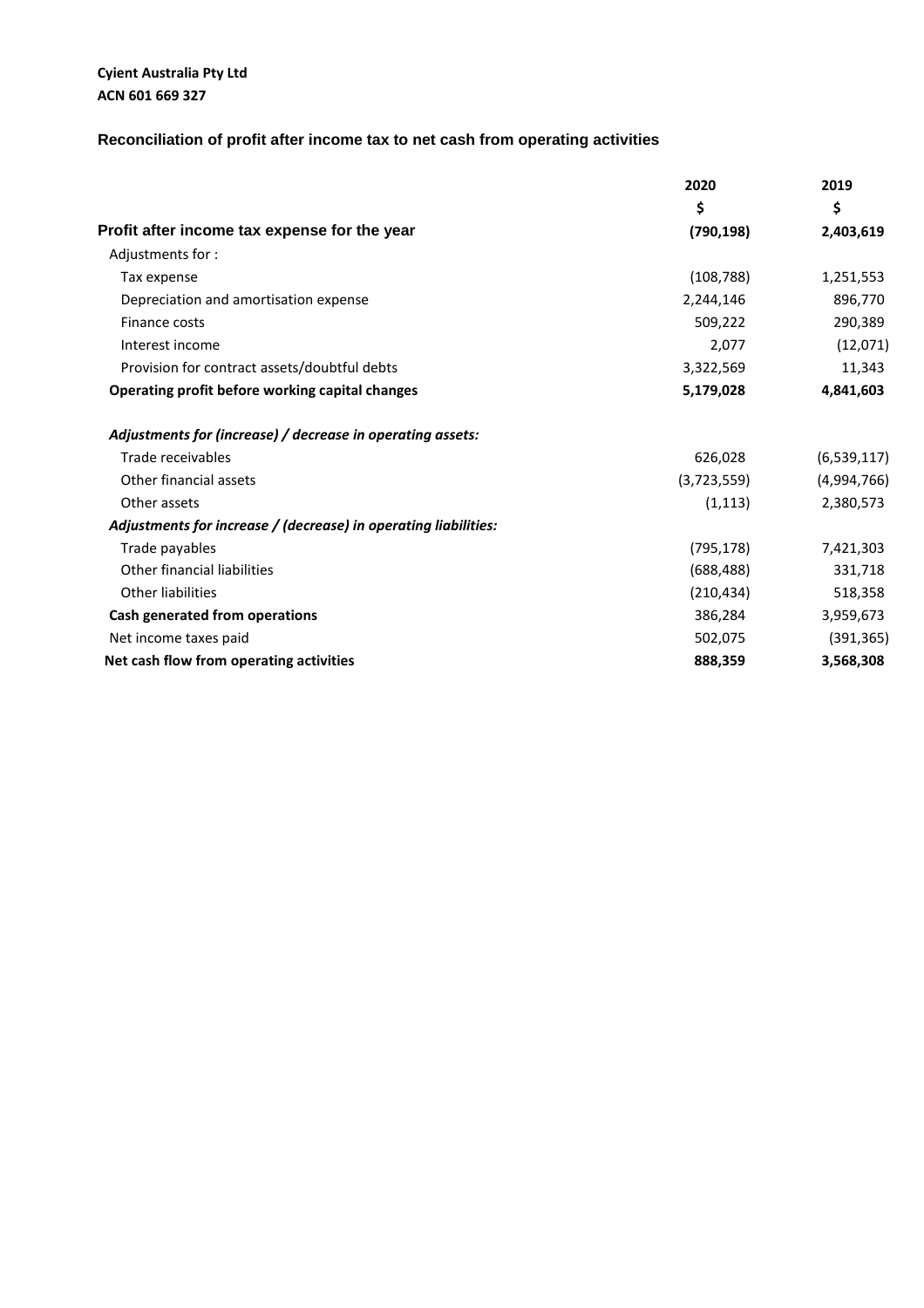#### **23. Financial Instruments**

#### **23.1 Capital management**

The Company manages its capital to ensure that it maximises the return to stakeholders through the optimisation of the capital structure. The Company monitors the return on capital as well as the level of dividends on its equity shares. The Company is predominantly equity financed which is evident from the capital structure. Further, the Company has always been positive on its net cash position with cash and bank balances.

#### **23.2 Financial instruments by category**

| <b>Particulars</b>                 | 2020<br>\$ | 2019<br>১  |
|------------------------------------|------------|------------|
| <b>Financial assets:</b>           |            |            |
| <b>Amortised cost</b>              |            |            |
| Trade receivables                  | 10,129,573 | 10,755,443 |
| Cash and cash equivalents          | 1,550,845  | 2,570,757  |
| Other financial assets             | 10,912,479 | 10,511,647 |
| <b>Total financial assets</b>      | 22,592,897 | 23,837,847 |
| <b>Financial liabilities:</b>      |            |            |
| <b>Amortised cost</b>              |            |            |
| Trade payables                     | 16,648,329 | 17,443,507 |
| Lease liabilities                  | 1,475,168  |            |
| <b>Total financial liabilities</b> | 18,123,497 | 17,443,507 |

The carrying amounts of trade receivables, cash and cash equivalents, other financial assets, trade and other payables are assumed to approximate their fair values due to their short-term nature. Accordingly, fair value hierarchy is not disclosed as at March 31, 2020, as there were no financial assets and liabilities which were valued at Level 1, 2, 3 categories.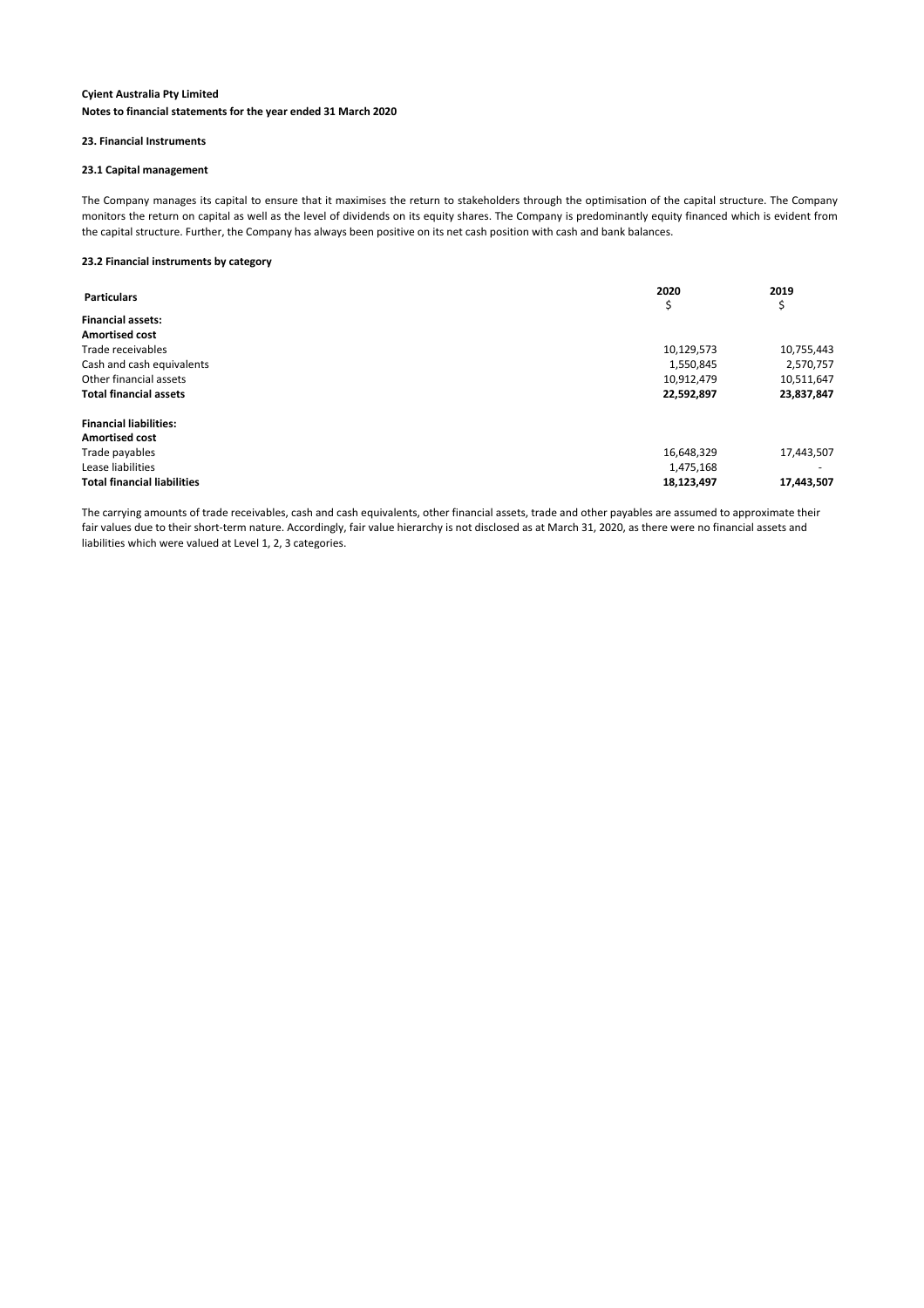#### **24. Related party transactions**

#### *Parent entity information*

The Company's parent entity is Cyient Limited, an entity incorporated in India.

## *Subsidiaries*

Interests in subsidiaries are set out in note 13

#### *Key management personnel*

Disclosures relating to key management personnel are set out in note 5.

#### *Transactions with related parties*

The following transactions occurred with related parties:

|                                                        | 2020                     | 2019       |
|--------------------------------------------------------|--------------------------|------------|
| Cyient Limited, India - the parent entity              | 20.434.564               | 23.244.557 |
| Cyient Inc. - an entity controlled by the Parent       | $\overline{\phantom{0}}$ | 115.084    |
| Cyient Europe Ltd - an entity controlled by the Parent | $\overline{\phantom{a}}$ | 9,602      |
| Cyient Insights - an entity controlled by the Parent   | 22.082                   |            |
|                                                        | 20,456,645               | 23,369,243 |

*Receivable from and payable to related parties*

|                                                                                        | 2020<br>\$ | 2019<br>\$ |
|----------------------------------------------------------------------------------------|------------|------------|
| <b>Current payables:</b>                                                               |            |            |
| Trade payables to Cyient Limited, India - the parent entity                            | 12,153,412 | 9,976,370  |
| Trade payables to Cyient Inc. - an entity controlled by the Parent                     | 523,257    | 408,890    |
| Trade payables to Cyient Europe Ltd - an entity controlled by the Parent               | 380,597    | 337,545    |
| Trade payables to Cyient GmBh - an entity controlled by the Parent                     | 2,842      | 2,234      |
| Trade payables to Cyient Singapore Pvt Ltd - an entity controlled by the Parent        | 35,800     | 25,005     |
| Trade payables to Cyient Insights Private Limited - an entity controlled by the Parent | 22,082     |            |
|                                                                                        | 13,117,989 | 10,750,044 |
|                                                                                        |            |            |
| <b>Current receivables:</b>                                                            |            |            |
| Trade receivables from Cyient Limited, India - the parent entity                       | 2,969,733  | 1,793,291  |
| Receivables from Cyient Inc. - an entity controlled by the Parent                      | 2,000      | 2,000      |
| Receivables from Cyient Insights Private Limited - an entity controlled by the Parent  | 473        | 473        |
| Receivables from Cyient Europe Ltd - an entity controlled by the Parent                | 2,000      | 2,000      |
| Receivables from Cyient KK - an entity controlled by the Parent                        | 24,544     | 4,001      |
| Receivables from Cyient Singapore Pvt Ltd - an entity controlled by the Parent         | 16,851     | 4,161      |
|                                                                                        | 3,015,601  | 1,805,926  |

*Loans to/from related parties*

There were no loans to or from related parties at the current and previous reporting date.

#### *Terms and conditions*

All transactions were made on normal commercial terms and conditions and at market rates.

The following balances are outstanding at the reporting date in relation to transactions with related parties: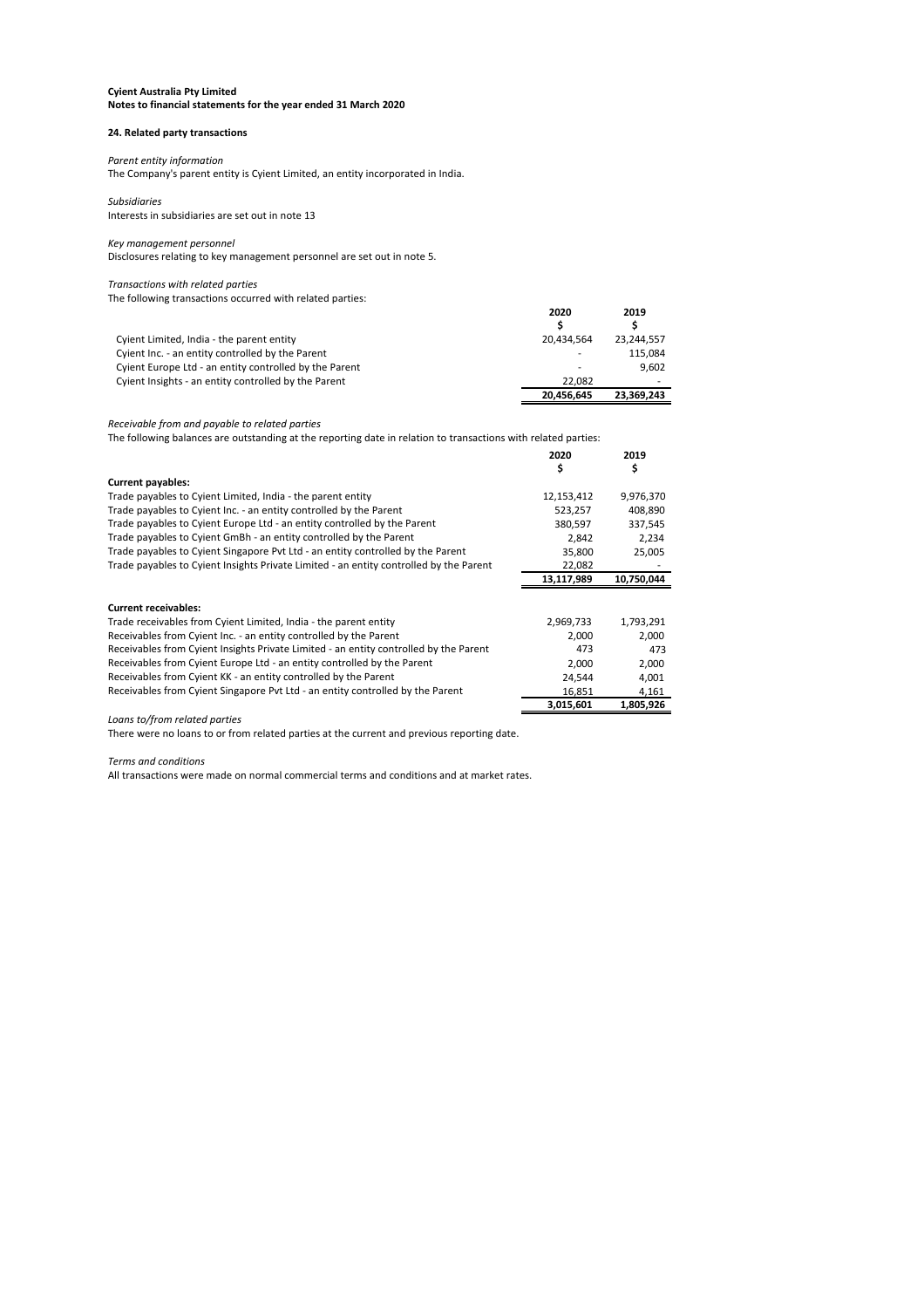#### **25. Contingent assets and contingent liabilities**

There were no contingent assets or contingent liabilities at 31 March 2020 (31 March 2019 : Nil).

#### **26. Events after the reporting period**

No matter or circumstance has arisen since 31 March 2020 that has significantly affected, or may significantly affect the Company's operations, the results of those operations, or the Company's state of affairs in future financial years.

#### **27. Commitments**

*Capital commitments:*

The Company had no capital commitments for expenditure as at March 31, 2020 and March 31, 2019.